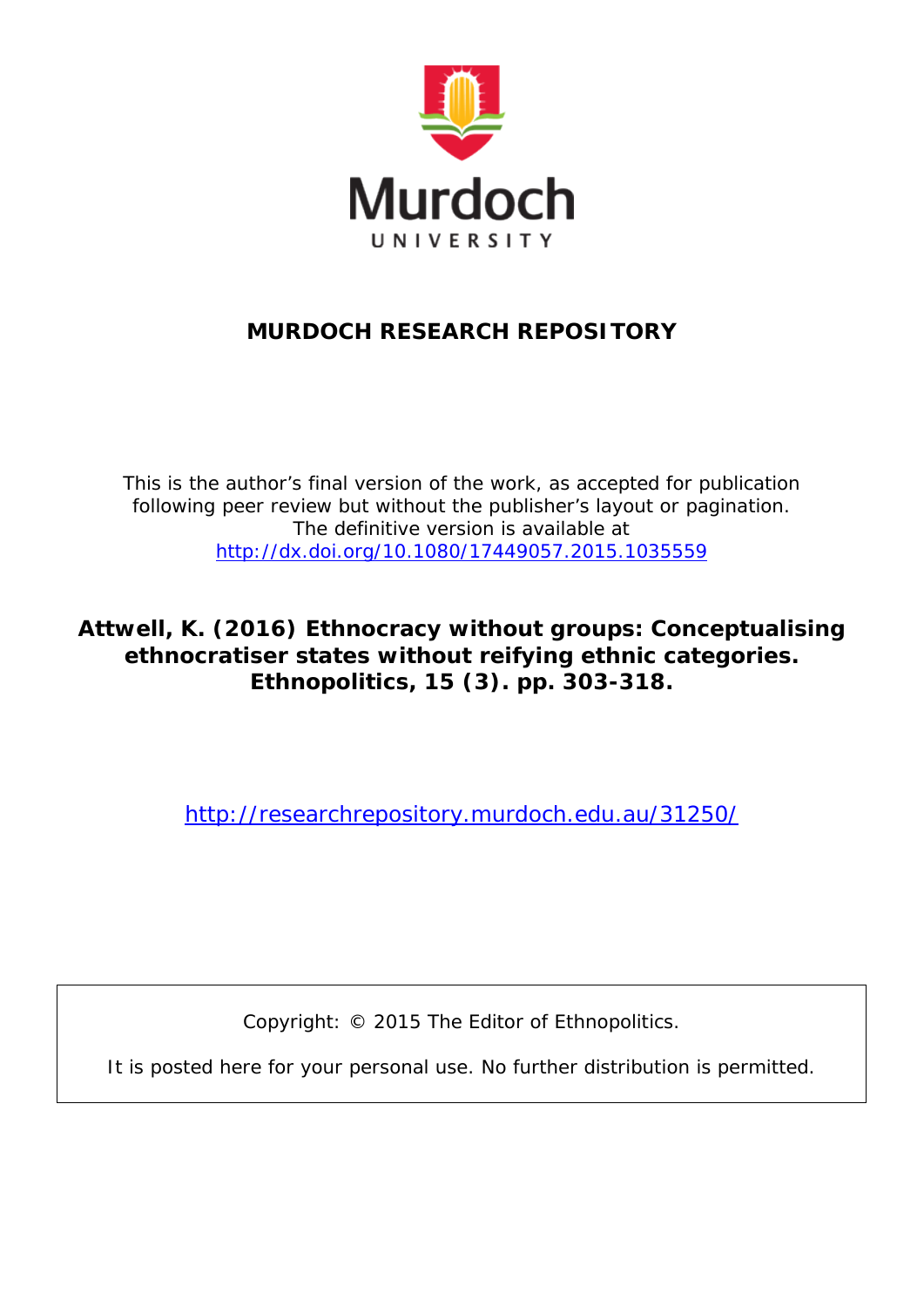# **Ethnocracy Without Groups: Conceptualising Ethnocratiser States Without Reifying Ethnic Categories[1](#page-1-0)**

## KATIE ATTWELL\*

\*Sir Walter Murdoch School of Public Policy and International Affairs, Murdoch University, Australia.<sup>[2](#page-1-1)</sup>

### ABSTRACT

This article advances a non-groupist understanding of the foundation, operation and self-perpetuation of states that scholars have hitherto labelled ethnocracies or ethnic democracies. Such states create and ignite zero-sum internal conflicts between portions of their populations. They do so by demarcating the population into ethnic categories. They apply labels to individuals and hierarchically order the categories to which they are deemed to belong, awarding one cohort more privilege than the other. Existing literature on such states has obscured the processes by which states reify and institutionalise identity, instead presenting it through groupist frames in which ethnicity is a pre-existing variable. Reconceptualising the doing of ethnicity as a process enables us to study internal dissent against ethnic privilege and consider its transformational capacity in inspiring new nationalist discourses.

#### **Introduction**

This article uses the case of Israel to conceptualise state institutionalisation of ethnic categories whilst avoiding 'groupism'. This is an important exercise for a number of reasons,

<span id="page-1-1"></span><span id="page-1-0"></span><sup>&</sup>lt;sup>1</sup> This title pays homage to Rogers Brubaker's *Ethnocracy Without Groups* (2004).<br><sup>2</sup> *Correspondence Address:* Katie Attwell, Sir Walter Murdoch School of Public Policy and International Affairs, Murdoch University, South Street, Murdoch, WA 6150, Australia. Email: k.attwell@murdoch.edu.au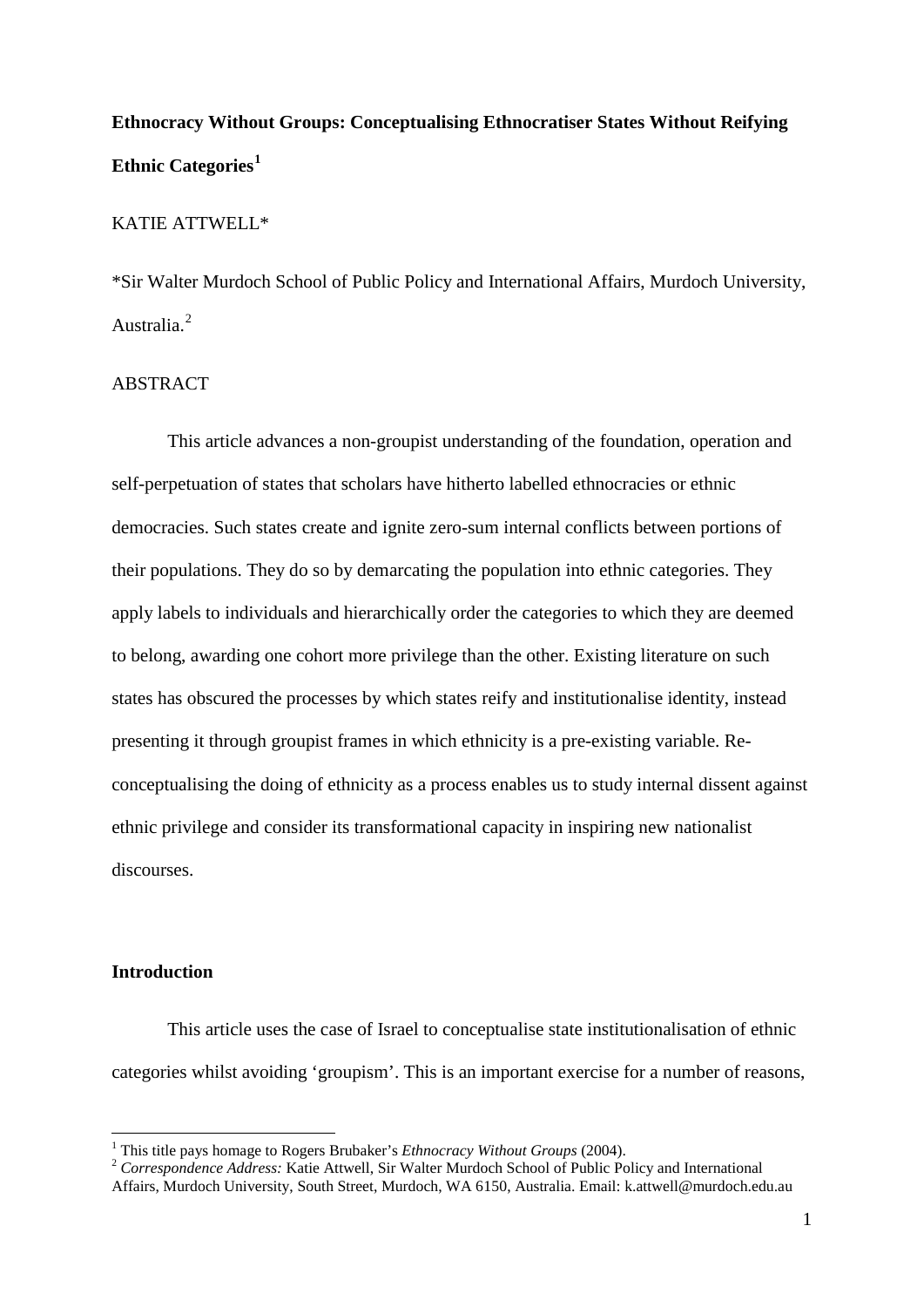one of which is its contribution to the study of internal dissent against ethnic privilege. Such analysis is limited when undertaken within a framing and language that cement 'identities'. Scholars analysing Israel as a focal state in which ethnic categories form the basis for differential citizenship have tended to reproduce ubiquitous 'identities' in reifying terms, replicating a wider literature in depicting Israel as the state of an ancient ethnic collective in its historic homeland (see, for example, Klier, 1997; Smith, 1981, p.15; Walzer, 2001). They pay attention to the evolving meaning and status of Jewishness and Zionism (Shimoni, 1995), but essentialism regarding Jewish identity still prevails. Even scholars disputing the democratic legitimacy of Israel (Ghanem, 1998) or criticising the etatist frames of scholars (Rabinowitz, 2001, pp. 64-5) have paid insufficient attention to the doing of ethnicity; an analysis which needs to commence by approaching it as a social construction.<sup>[1](#page-26-0)</sup> The constructivist turn within studies of ethnicity and nationalism, featuring salient advice from Brubaker and colleagues (2000) to avoid reification even through terms like identity, provides us with a blazing torch to illuminate earlier debates over Israel's structure and democratic status. I argue that participants in these debates missed the most important point: we need to understand reification before we can understand institutional categorisation, discrimination and legitimation. Only once we have a handle on reification, and the processes to which it gives rise, can we engage with dissent against ethnic privilege and categorisation, its capacity for transformation, and thus its potential impact on the state's stability.

Accordingly, in this article, I employ the term ethnocratisation to describe the processes carried out by nationalist activists who, in thrall to a particular kind of nationalist discourse, establish states which favour the category to which they see themselves as belonging, at the expense of those deemed Others (Triandafyllidou, 1998). Using the Israeli case, I elaborate the reification and institutionalisation of categories, and demonstrate how groupist accounting for this can distort what we see, especially when it comes to the task of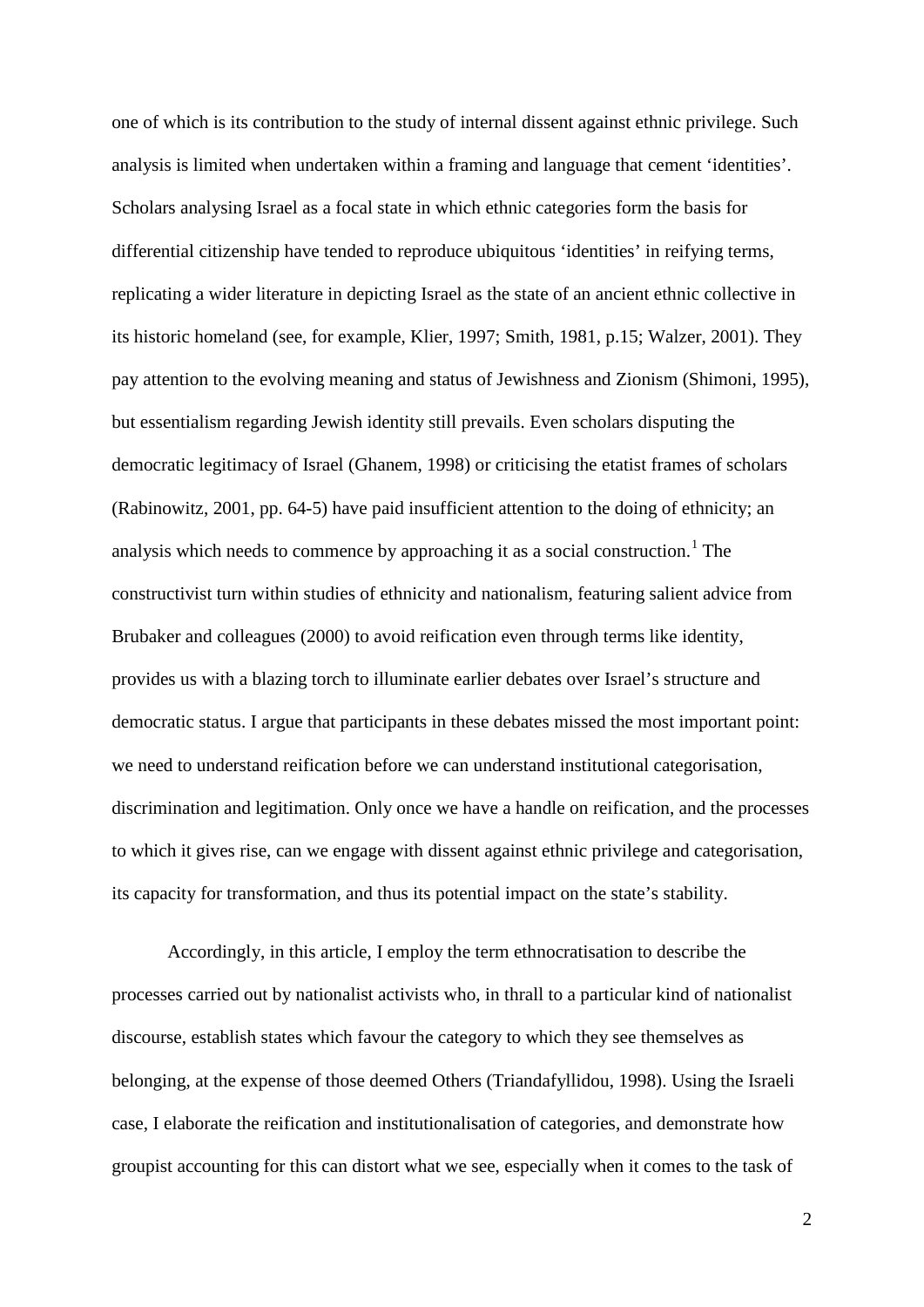conceptual classification and demarcation. By paying attention to how participants in the state-building project employ a *ressentiment* ethnic nationalist discourse, we can move beyond seeing their role as ensuring ethnic privilege; understanding that they create both the 'ethnic' and the 'privilege'. This enables us to consider the price of ongoing enmity for those categorised as the privileged ethnic majority, since such individuals experience ongoing violence at the hands of those constructed as their Other. We can then consider the capacity of such individuals to destabilise ethnocratiser states, which are more commonly framed as vulnerable only to resistance from Others, and even then, questionably. Individuals categorised as the privileged majority might challenge this privilege and point out the ongoing enmity it earns them. More radically, they might challenge categorisation itself, undermining the *ressentiment* discourse. Researchers cannot assess such potential and therefore explore internal Jewish-Israeli dissent against the Zionist project without an appropriate lens and terminology.

I make the case for such a lens and terminology in this article, suggesting that with the ethnocratiser state in the form of Israel as our focus, we can understand both the doing, and the potential undoing, of ethnicity. Using a non-groupist terminology enables us to eschew presenting groups as real and self-evident, and thereby to stand outside and observe their discursive construction without also being party to it. This opens up possibilities for analysing internal dissent and also for considering conflict resolution. Presenting 'groups' as real and self-evident is a problem when we engage with political action, because when we seek to analyse those who are trying to employ transformational discourses and identifications, we need to be able to engage with their capacity or potential to transgress certain types of belonging and to fashion new ones. If we ourselves are not attuned to these possibilities, we cannot adequately describe or analyse them.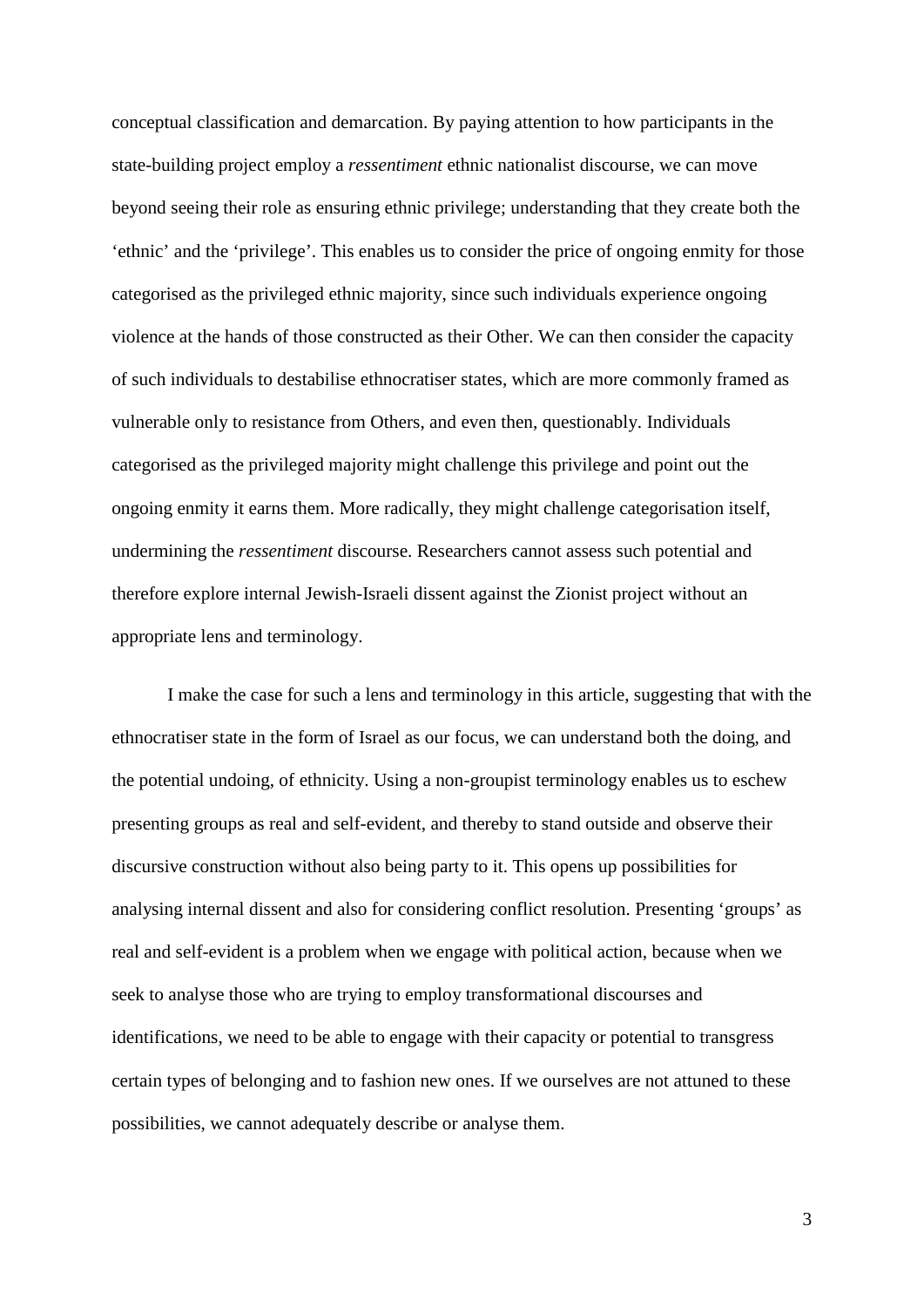The point of using such a non-groupist approach is not to downgrade the significance and social meaning of ethnic categories for participants. Constructivist scholars recognise the salience of 'group identities' and this is precisely why we want to avoid being swept up in similar common-sense framings in our own work. The fact that participants in 'ethnic conflicts' frame their identifications, lives and social meanings this way gives ethnic categories meaning, and determines behaviour and outcomes. This is, of course, the very reason that scholars engage in the study of ethnic politics and conflict! Thus, refusing to be party to reinscribing and reproducing ethnic categories at an analytical level is – far from being a refusal to recognise their centrality to human life  $-$  a prophylactic against being constrained by them intellectually or in the realm of political possibility.

#### **So What Kind Of State Are We Talking About, Exactly?**

This article examines a type of state that demarcates its population at an institutional level into ethnic categories. The state applies labels and hierarchically orders categories, awarding one cohort more privilege than the other. The privileged cohort outnumbers the non-privileged, so that elections can occur without disrupting the system of classification and discrimination. Scholars have advanced two labels for such states, with Israel as the central case: 'ethnocracy' and 'ethnic democracy' (Dowty, 1999; Gavison, 1999; Ghanem, 2009; Ghanem, Rouhana, & Yiftachel, 1998; Smooha, 1997). The key players in the debate over which term should be employed agree upon many of the characteristics of the 'beast' they seek to describe (Dowty, 1999, p.1; Gavison, 1999, p.3); at stake is the normative connotation of the label. Are states which offer citizenship to all residents, but national rights only to some, democratic? Is tyranny of the majority democratic? (Sa'di, 2004, p.141) And how should we understand the special features of the Israeli case – the occupied territories on the one hand and the content of the Zionist rights claim to Palestine on the other? Scholars have sufficiently explored these questions, but it is worth revisiting how they have used the terms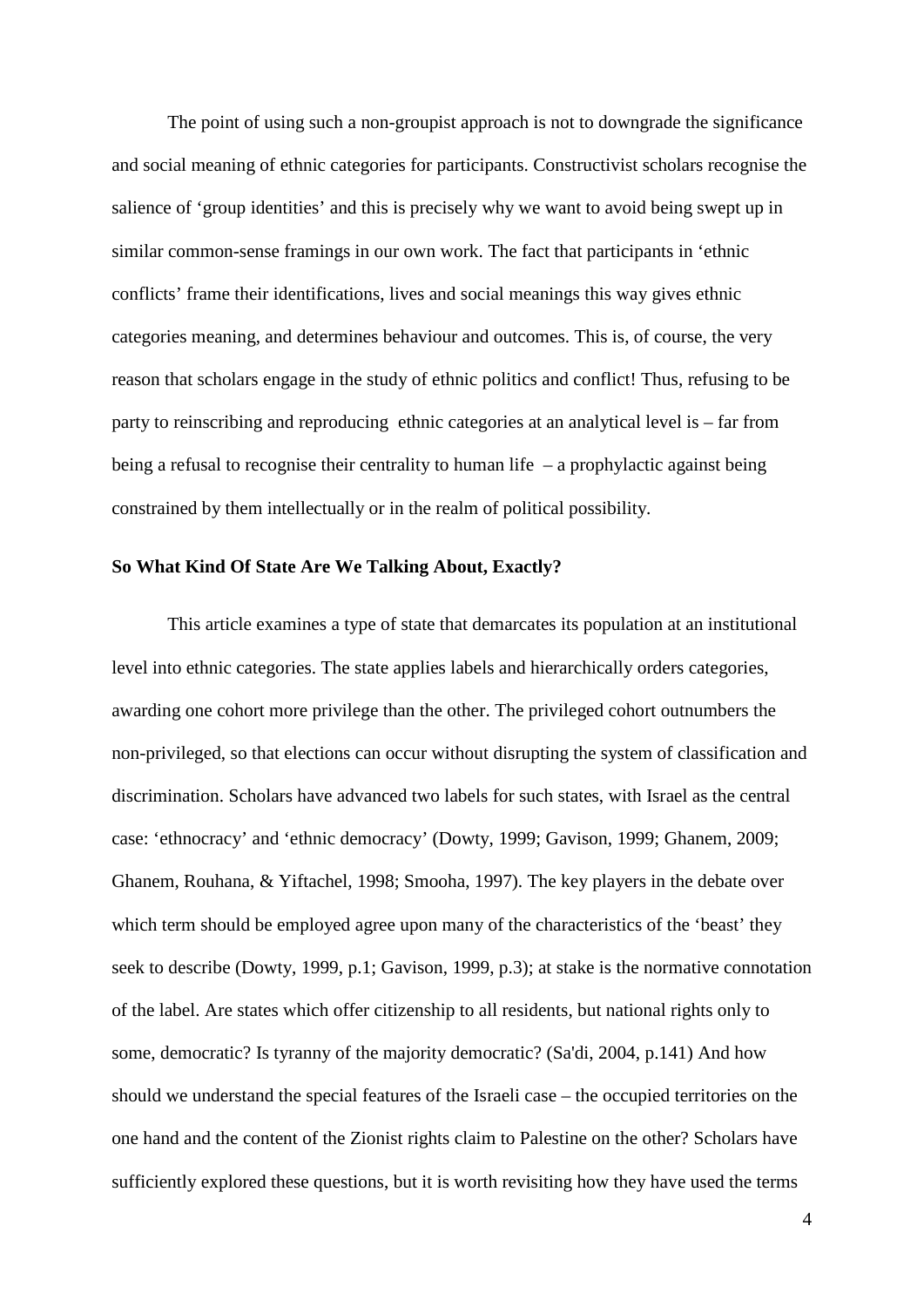ethnocracy and ethnic democracy to see the points of agreement between them, and thereby identify the key problem with how they frame their analyses.

Regardless of which term the scholars employ, they generally depict the phenomenon under study as resulting from the capture of or creation of the state by a particular ethnic group, and that group's subsequent employment of the state to advance its interests at the expense of resident non-members (Ghanem, 2009, p.463). Scholars have picked up on this seizure or monopolisation of power even without employing the terms ethnocracy or ethnic democracy. Conversi (2009) argues that 'Western state-building has been associated with power seizure by specific ethnic groups.' (57) O'Leary (2001) uses '*Staatsvolk'* to depict the 'national or ethnic people, who are demographically and electorally dominant'; who 'own the state' and can 'control it on their own through simple democratic numbers.' (O'Leary, p.285) Kaufmann (2009) calls this 'dominant ethnicity': 'the phenomenon whereby *a particular ethnic group exercises dominance within a nation.*' (36, his italics)

Some scholars explicitly use the term ethnocracy to label states in which what they see as one ethnic group monopolises the state to advance its interests (see, for example, Wimmer, 2004). Mazrui (1975) uses it to describe the Ugandan regime; Toshchenko applies it to the post-Soviet Central Asian republics (Arutyunyan, 2004), whilst Brown (1994) and Fong (2008) apply the term to Burma. Yiftachel is perhaps the most well-published academic on the subject (1997, 1999, 2006), describing what he calls regime systems which 'enhance a rule by, and for, a specific ethnos.' (2006, p.32)

Yiftachel applies the term ethnocracy to the State of Israel, but other academics have instead advanced the ethnic democracy label. Some have gone so far as to assert that Israel fits the model of liberal democracy, albeit with 'flaws' (Neuberger, 2003), but sociologist Smooha (1997) has instead constructed a model of ethnic democracy with Israel as archetype.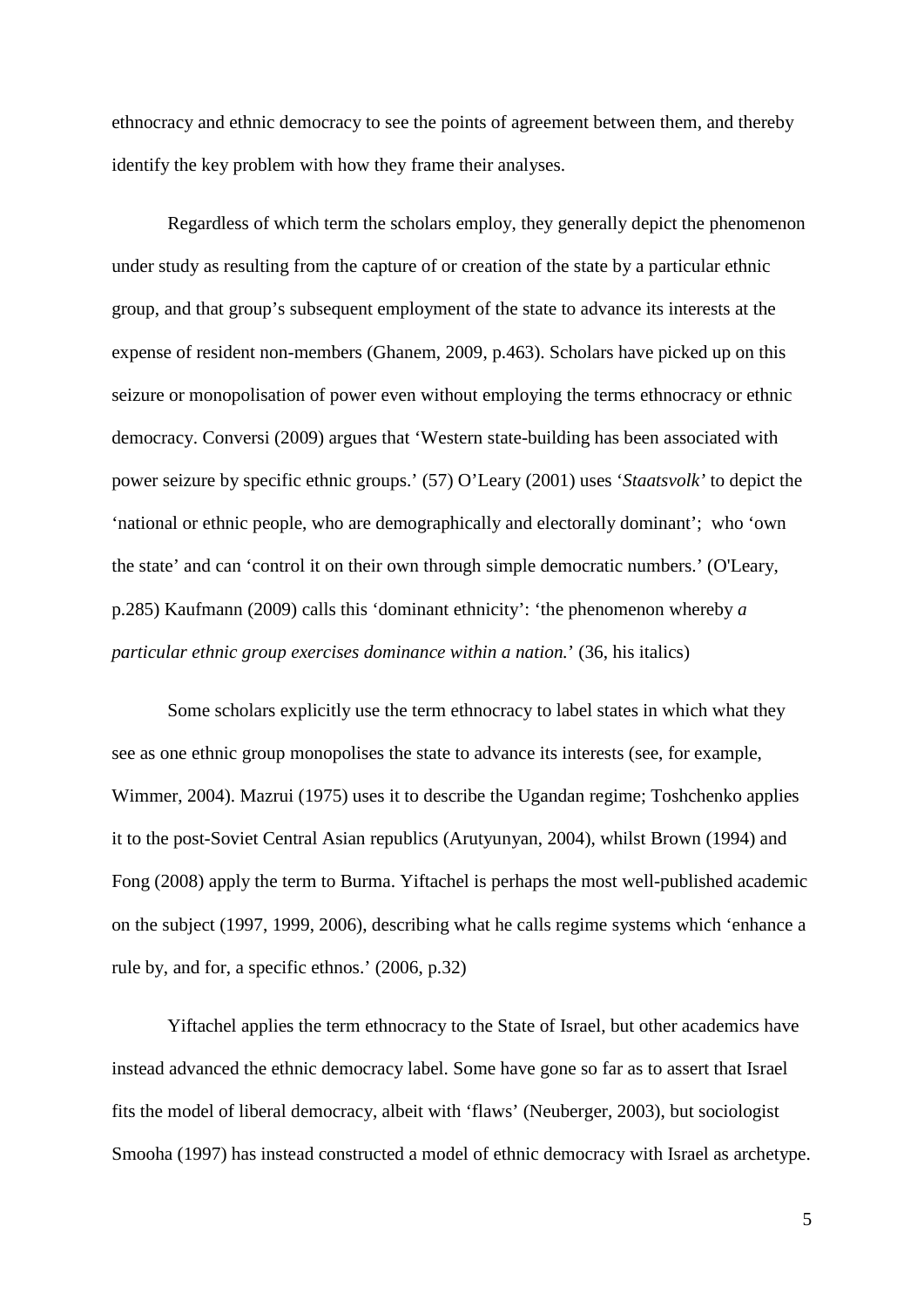Classifying ethnic democracy alongside other recognised types of democracy (consociational and liberal), Smooha has applied his model to Israel (2002a) and post-Communist Europe (2002b, 2005). Whilst arguing that both the model and its Israeli archetype are not ideal on a normative level (2002c), he nevertheless maintains that ethnic democracy is defensible (2002a, pp.481-2), placing it on a continuum between consociational democracy and authoritarianism, with the potential to move in either direction (2002a , p.480; 2005, p.34). At the heart of Smooha's ethnic democracy is an understanding that although the state awards special privileges to the so-called dominant nation – in Israel's case, Jews – all citizens enjoy individual citizenship rights, satisfying a minimalist definition of democracy (Dowty, 1999, pp.3-4; Smooha, 2002a, p.497; 2005, p.22).

Those rejecting Smooha's assessment have tended to cleave to the alternative label offered by ethnocracy. Despite concurring that this specific beast deserves its own category and might be located on a continuum (Ghanem, 2009, p.464), the critical scholars adamantly reject the label of democracy (Ghanem et al., 1998). Employing a 'maximalist' rather than 'minimalist' definition, the critical scholars argue that the theoretical state in question – and Israel in practice – contravenes equality and hence does not qualify as democratic (Ghanem, 1998, p.443; Ghanem et al., 1998; Jamal, 2002, pp.424-8). In the Israeli context, they draw attention to how the Occupied Territories operate within the state, arguing that the lack of citizenship rights for Palestinians means that we cannot understand Israel as a whole to be democratic (Ghanem et al., 1998, p2, 6; Yiftachel, 1999, pp.376-7). The critical scholars also draw attention to how the roles played by international Zionist organisations in Israeli bureaucracy defy the notion of a *demos* (Ghanem et al., 1998, p.2, 6; Yiftachel, 1999, pp.376- 7). Like Smooha (1997) with his 'Israeli archetype,' some scholars have formulated ethnocracy as a model applicable to other cases including Estonia, Sri Lanka and Australia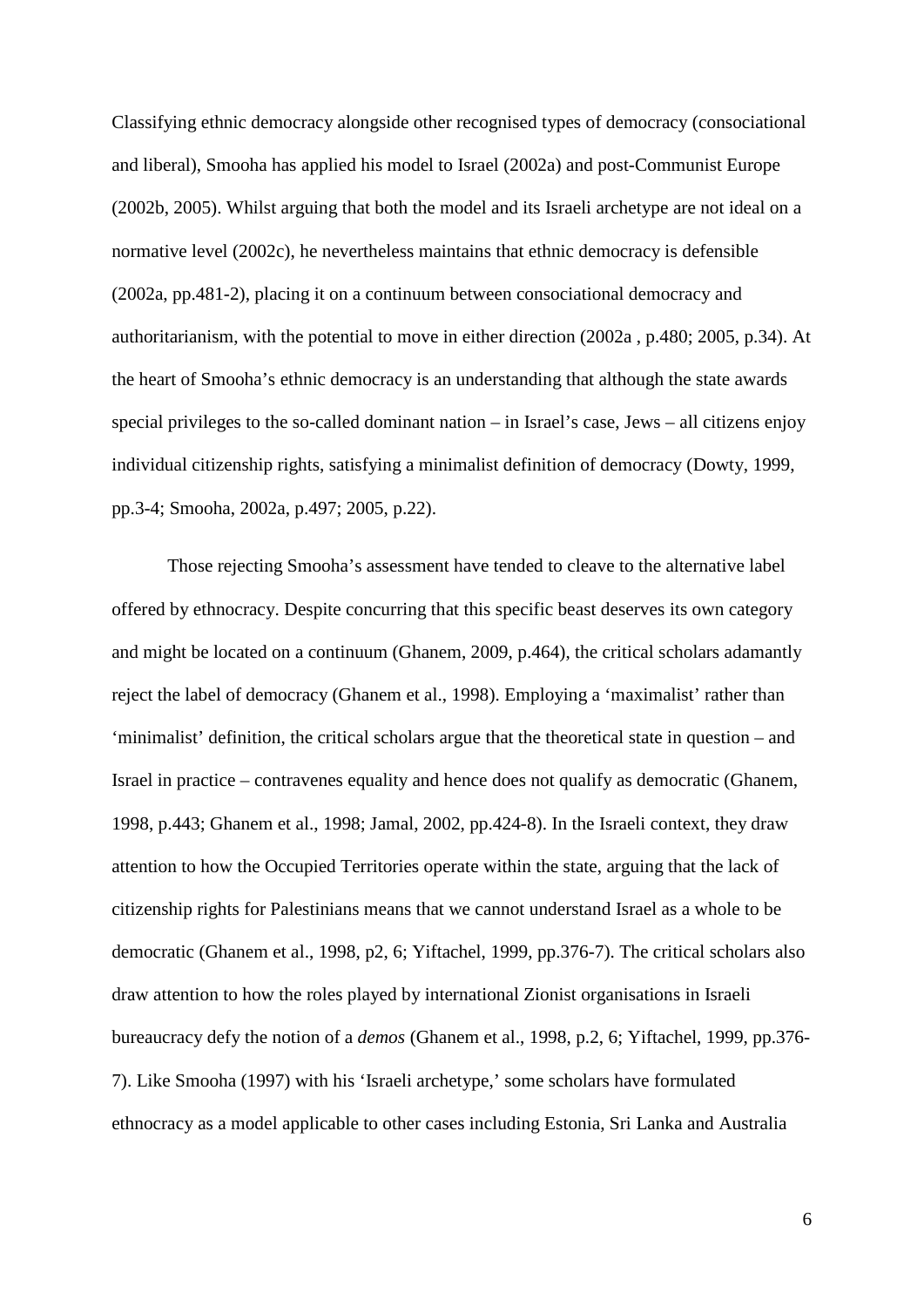prior to 1967 (Yiftachel, 2006, pp.20-32); Malaysia, Russia, Romania, Lithuania, Latvia, Estonia and Slovakia (Ghanem, 2009, p.464).

The debate between the two camps heats up when each side purports to dissect the ideological underpinnings of the other. Smooha's ethnic democracy camp are accused of trying to legitimise a state of affairs from which they personally benefit (Ghanem et al., 1998, pp.8-9; Jamal, 2002, p.412; Rouhana, 1998, p.285; 2006, pp.69-70; Sa'di, 2000, pp.5-6). In turn, they accuse their opponents of applying a far-too-ambitious definition of democracy in order to 'flunk' Israel (Dowty, 1999, pp.2-3; Gavison, 1999, esp. p.4). Legal scholar Ruth Gavison goes so far as to rule out the possibility of anyone entering these debates without a political agenda (1999, p.5).

Regardless of which side we take, however, both available terms are problematic from a constructivist perspective. In representing the state as 'captured' by the 'dominant ethnic group' (Ghanem, 2009, p.463), both ethnic democracy and ethnocracy assert the prior objective existence of ethnic groups. Brubaker (2011), who uses a terminology of 'nationalizing states' and 'titular nations' when he writes about these kinds of cases, cautions us to consider the detrimental effects of invoking ethnic groups (and hence ethnic violence or ethnic conflicts). Actors on the ground frame events in such language, sometimes lulling even those of us who purport to be constructivists into a conceptual stupor, wherein we find ourselves employing these *'categories of ethnopolitical practice*' as '*categories of social analysis.'* (Brubaker, 2004, p.10, his italics) Brubaker pejoratively terms this tendency 'groupism.' (p.8) The alternative is to conceptualise

> ethnicity, race and nation... not as substances or things or entities or organisms or collective individuals ... but rather in relational, processual, dynamic, eventful, and disaggregated terms.... It means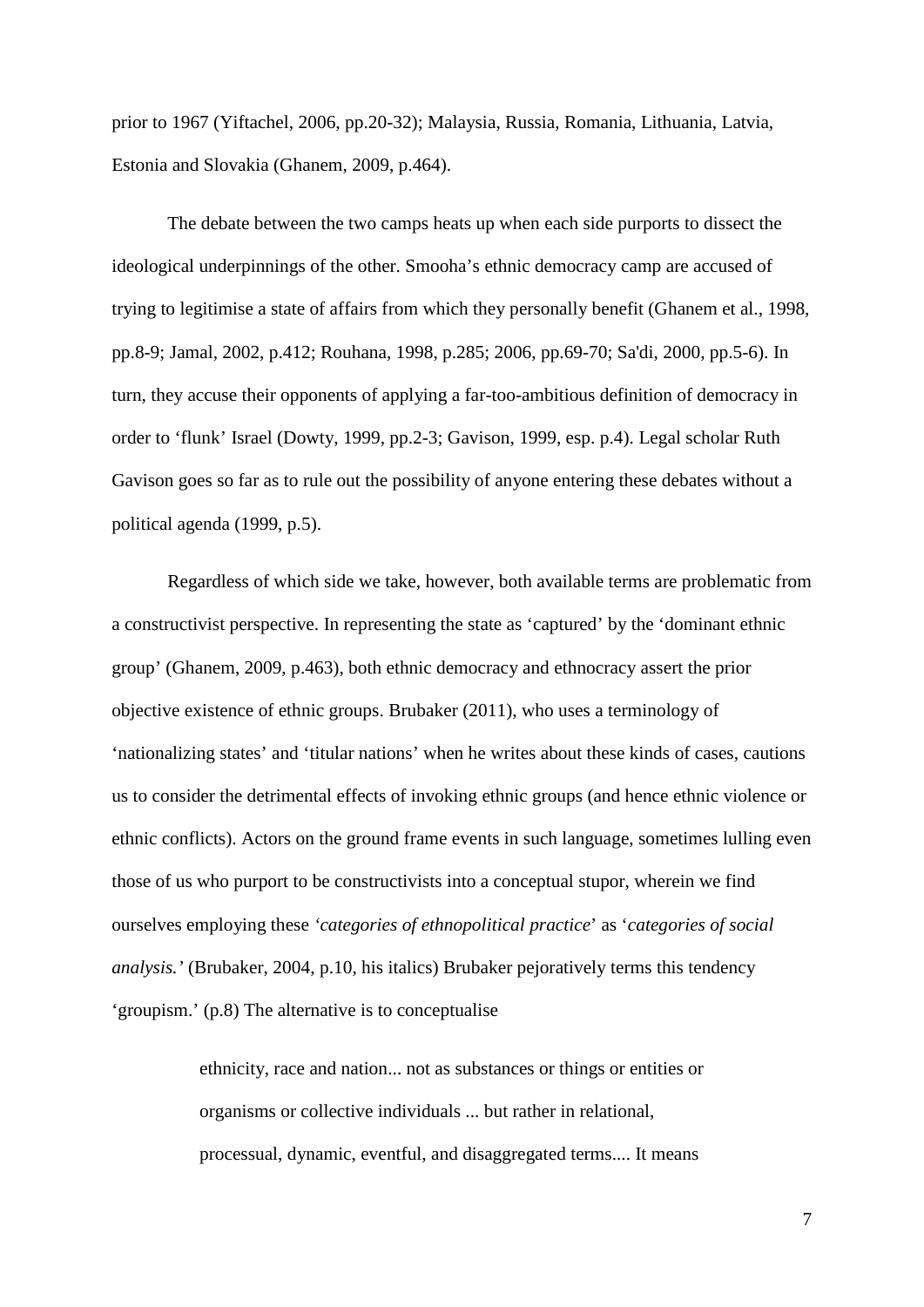taking as a basic analytical category not the "group" as an entity but groupness as a contextually fluctuating conceptual variable. (p.11)

Employing such an approach enables a scholar to 'avoid unintentionally *doubling* or *reinforcing* the reification of ethnic groups in ethnopolitical practice with a reification of such groups in social analysis.' (p.10, his italics) Since both ethnocracy and ethnic democracy depict rule by self-evident ethnic group, examining reification and institutionalisation can direct us towards an alternative, non-groupist label. The benefit of using such a label is that terms used by scholars actually translate out into the world of political action. A case in point is Yiftachel's 'ethnocracy', which activists have used in their own descriptions of Israel's history and structure (Attwell, 2015). If we have evidence that the terms and analyses that scholars employ impact participants' undertaking of political struggle, then we have a responsibility to consider whether these terms might actually reproduce and reinscribe categories whose absence might generate other possibilities for social identification and hence conflict resolution. This is not to say that a mere language change is sufficient for this purpose, but rather that if we don't consider how a language change can shift our own thinking, we also preclude that possibility for the participants in conflicts who are our research subjects.

## *Ressentiment* **Discourses And Ethnocratisation**

In order to arrive at this new terminology, we need to track the process by which people come to see themselves as ethnic actors and mobilise to form a state that reflects this primary identification. We can understand ethnocratisation as a process that commences with political activists constructing a *ressentiment* nationalist discourse, employing ethnic categories to demarcate the Us from the Other. The term *ressentiment*, originally used by Nietzsche to describe hatred and envy of one's perceived oppressors (Morelli, 1998); was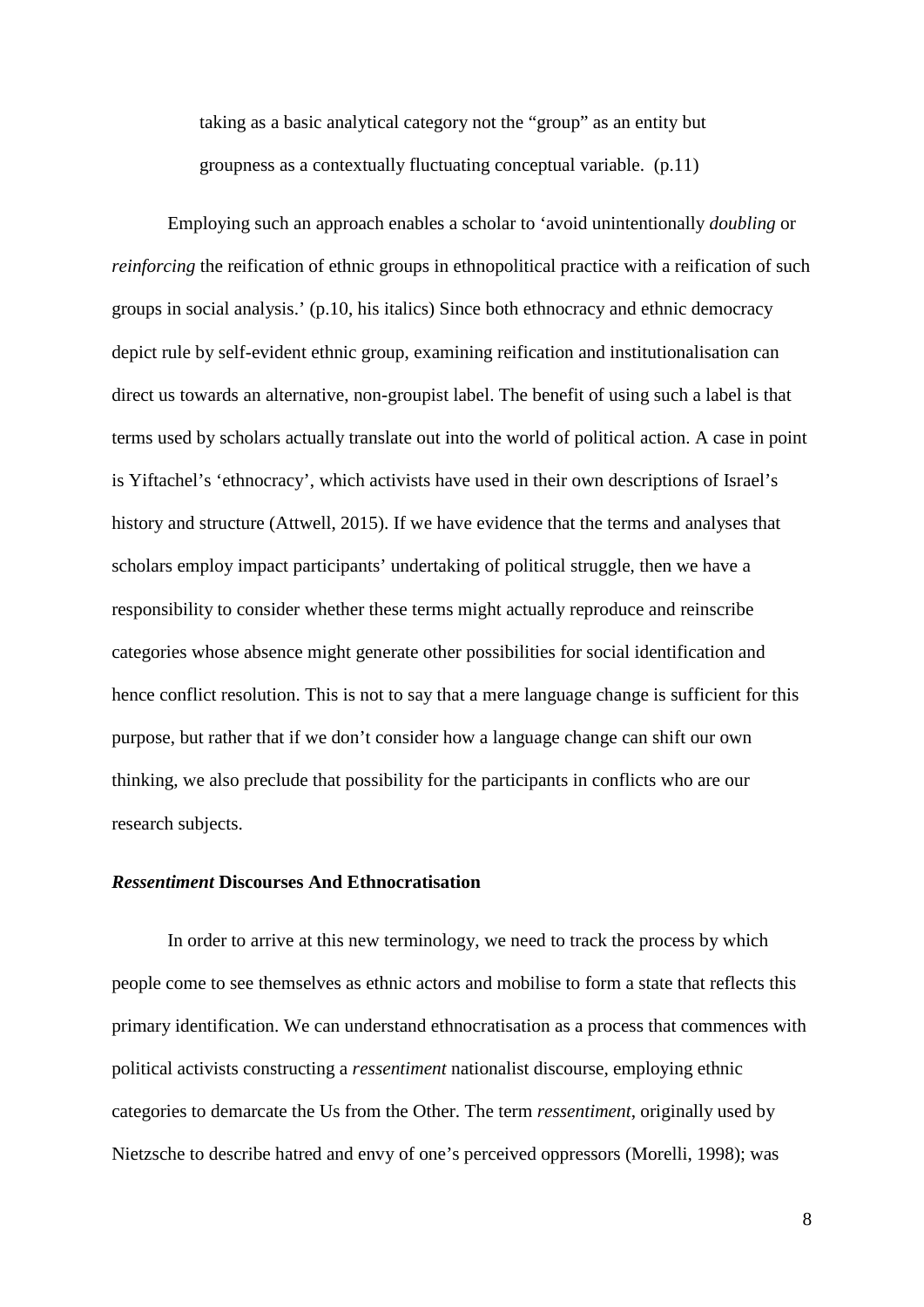subsequently applied to nationalism by Greenfeld and Chirot (1992; 1994). *Ressentiment*  describes the tendency of certain nationalist discourses to depict their Others in demonised terms whilst elevating the virtue of the Us. Greenfeld and Chirot (1992; 1994) argue that *ressentiment* contributed to the development of early ethnic nationalist discourses in Russia and Germany, with what I call culture-makers 'transvaluat[ing] the values' of the civic nationalist discourses they encountered in England and France. (Greenfeld and Chirot 1994, p.92-94; p.97-101; Greenfeld 1992)

However, Greenfeld and Chirot's convincing formulation of *ressentiment* as the causal agent of ethnic nationalism fails to explain the rise of Jewish nationalism, or Zionism, in Central and Eastern Europe. Here, the wider context was ethnic nationalism rather than civic nationalism. As Jewish individuals were discursively reconfigured from members of an alien religion to members of an alien nation (Greenfeld & Chirot, 1994, p.100; Rabkin, 2010, p.17), Zionists responded with an ethnic nationalist discourse that mimicked the traits of the discourses inspiring them (Sand, 2009). They mobilised the Jewish category with which they were Othered as the basis for their own nationalism. We can understand this as transvaluation, but not of types of nationalism, as Greenfeld and Chirot (1994) suggest. Rather, the development of Zionism involved what Wimmer calls normative inversion (2004, p.1037); a maintenance of categories and a reversal of their moral meanings. Since ethnic categories appear to offer a suitable means of knowing both who the Us is, and elevating Our virtue *vis a vis* Others, the maintenance and inversion of these categories through *ressentiment* discourses appears logical.

This logic has a wider appeal; *ressentiment* discourses gain traction because they effectively mobilise other individuals sharing experiences of real or perceived victimhood. Others perceived as the cause of one's woes are stereotyped as Evil, but *all* Others can potentially be demonised, simply by virtue of being Not Us (D. Brown, 2008, p.779;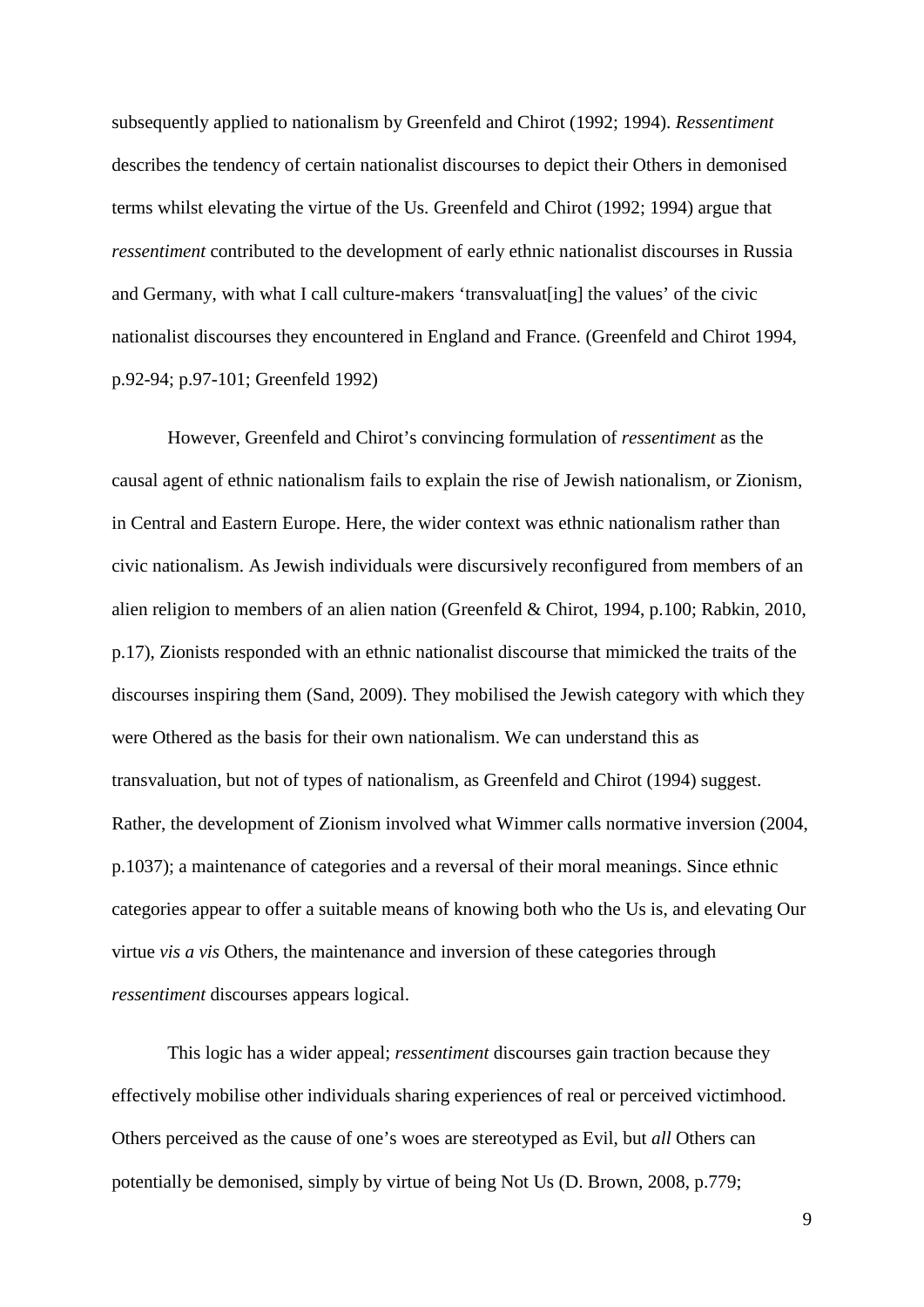Greenfeld, 2006, pp.142-3). Thus, individuals Othered based on ethnic categories may employ these labels within their own *ressentiment* responses. The tragic element in the Zionist case, of course, is the transplanting of this script from Europe to Palestine with a new cast of characters, as Zionists brought their project of ethnic reification and state-building to Palestine. They came to read non-Jewish native Others there as violent anti-Semites (Rose, [2](#page-27-0)005, pp.130-1), precluding rational analysis of their resistance to Zionist colonisation.<sup>2</sup> Not surprisingly, the Arab / Palestinian nationalist discourse employed *ressentiment* ethnic tropes in response, thus generating what is commonly understood to be an 'ethnic conflict'.[3](#page-27-1) Drawing from the basis of Zionists' experiences in Europe, it was in the context of this conflict in Palestine that the state of Israel was conceived explicitly to favour Jews *vis a vis*  Others.

The point to take from this crude outline is that such a state would be the logical (though not necessarily attainable) conclusion of a *ressentiment* ethnic nationalist discourse. It makes complete sense that people embroiled in such conflicts, holding tight to such categories, would, if possible, set up states that institutionalised and awarded protection and privilege to the one to which they saw themselves as belonging. In such a context, it would be seen as essential to not only differentiate the Us from the Other, but also to remain permanently separated. Analysis of this process challenges our thinking about the concept of self-determination, insofar as its logical conclusion should be letting 'ethnic groups' decide how to live and interact with those defined as non-members. When the 'self' signified by self-determination is not only an 'ethnic' self but also a 'collective' self (or selves), privileging this aspect of identity without regard for its constructed nature precludes us from considering the ensuing processes of conflict as contingent on that very moment – and act – of privileging. Accordingly, the question of self-determination changes from 'what does the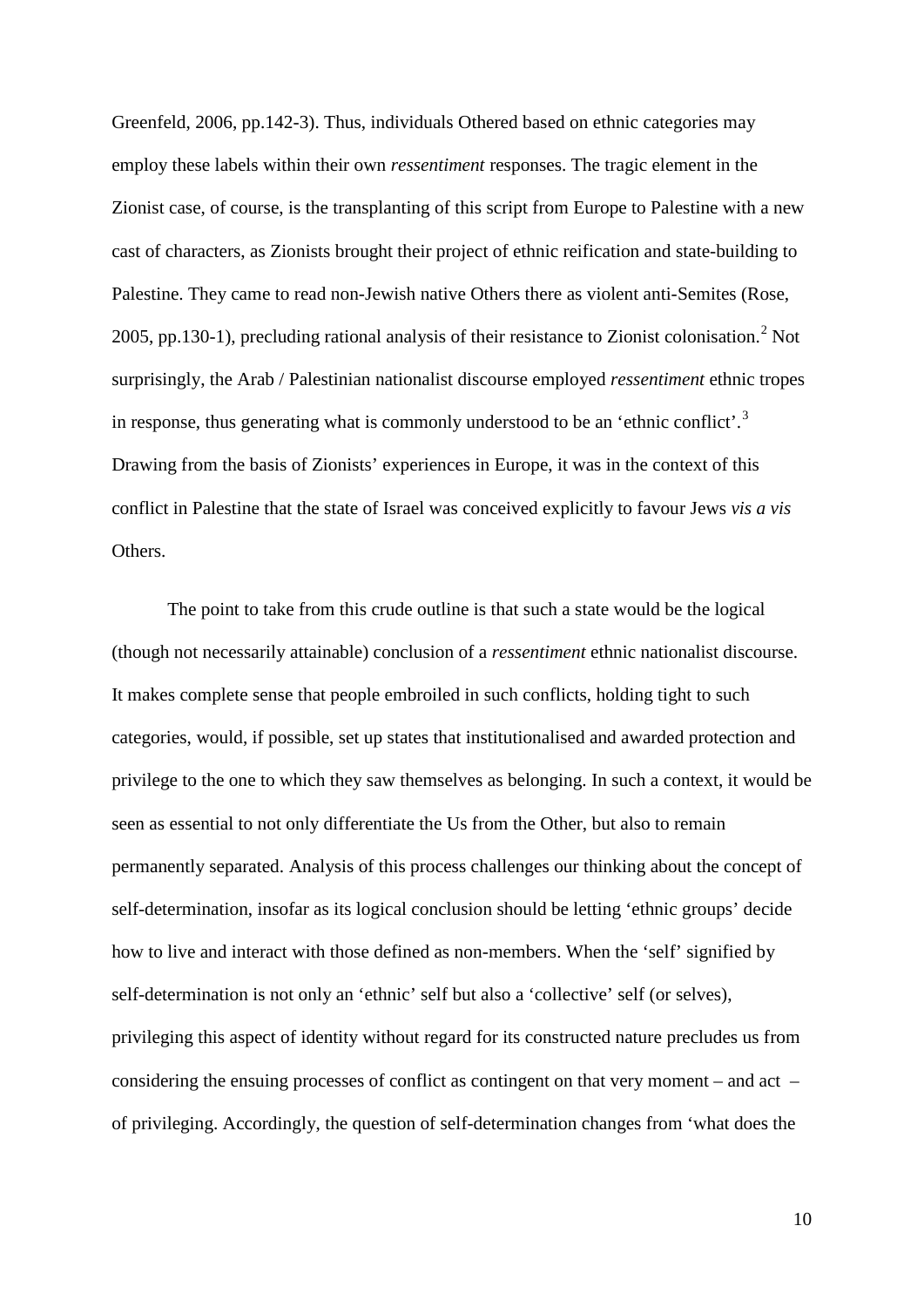group want?' to 'how have individuals' preferences been shaped by the social processes of identity construction?' and 'what can, or should, we do about this at a policy level?'

Political activists who seize or bring about a state in the circumstances outlined above set out to enact their desired privilege and separation, perceiving that they can utilise the state as a tool for redressing perceived injustices. These first ethnocratisers construct, embed and subsequently enhance a state structure that they see as buttress for, and defender of, what they imagine to be their ethnic nation. Although they are political actors and therefore canny in the realms of propaganda and mobilisation, they are captive to the *ressentiment* ethnic nationalist discourse and hence passionately embroiled in their project. The *ressentiment* ethnic nationalist discourse both perpetuates a wound inflicted by Others, and simultaneously nurtures this wound with a depiction of the noble Us (W. Brown, 1995). Activists' participation in the so-called national project delivers them from shame and humiliation; the strength of the state offers both revenge and perceived protection.

Thus, it is not an ethnic group that captures or creates the state, but rather a particular way of seeing that becomes hegemonic; a particular approach to identification becomes taken-for-granted. Individuals who subscribe to this way of seeing contribute to the building of institutions and the operation of policies, leading the ethnic groups or nations they perceive as innate to become the basis for organising society. Political activists in thrall to *ressentiment* discourses create institutional practices that determine how the state relates to its citizenry.

The state becomes the agent of this *ressentiment* discourse, reproducing and disseminating it. The discourse remains salient because the institutional practices brought about by the first ethnocratisers generate political conflict between the state and those who identify with its mission on one hand and those Othered by state policies on the other. This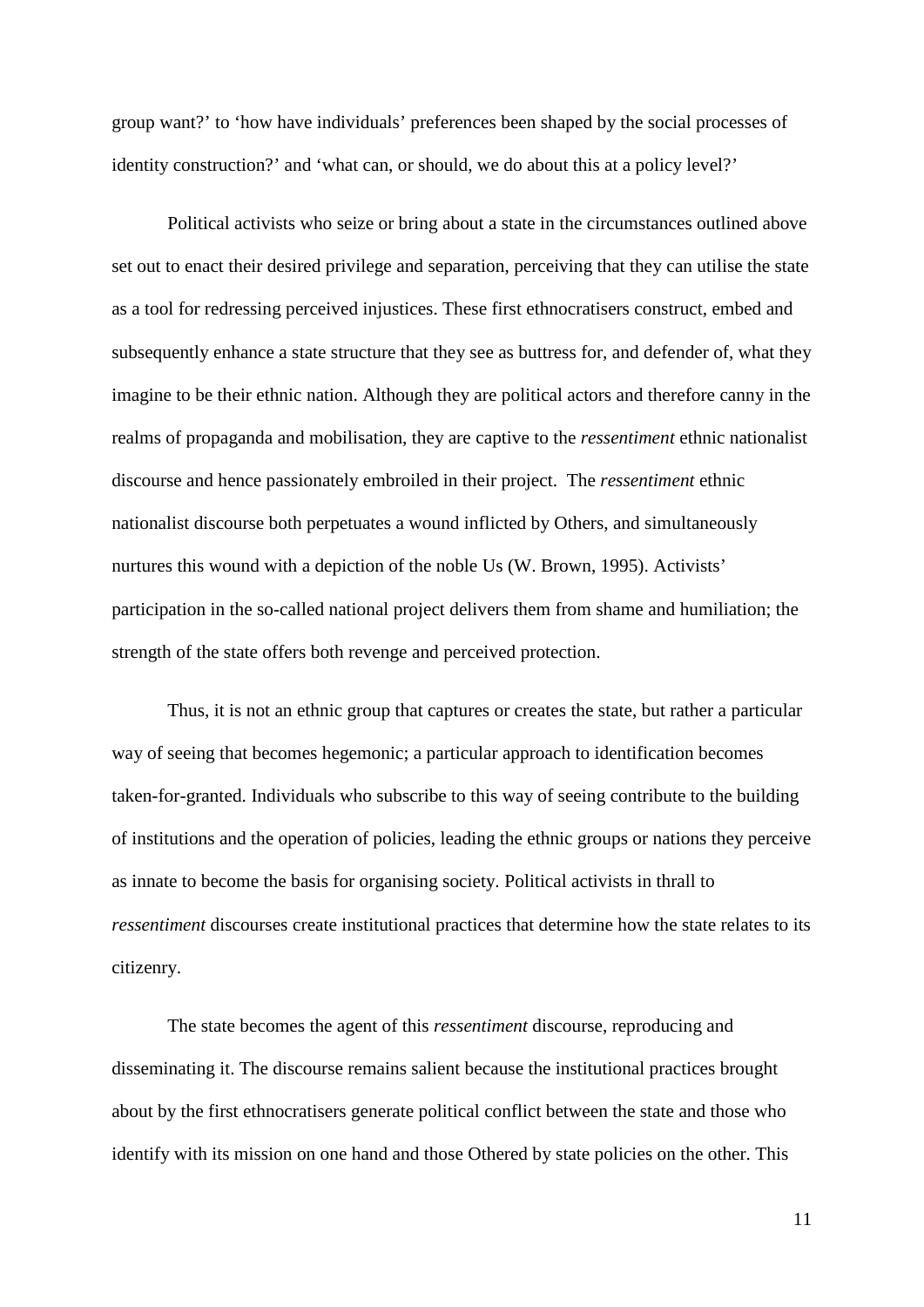conflict then requires explanation; the discourse offers a cogent explanation as to why differential treatment remains a necessary "defence." Thus, the discourse that served as the basis for the state's ethnocratisation justifies its continuation. The state's job becomes one of disseminating this discourse in perpetuity, legitimising the differential treatment of citizens or subjects. Thus, rather than understanding the state as agent of an ethnic group, which existing formulations of ethnocracy / ethnic democracy invite, we should instead interpret it as agent of *ressentiment* ethnic nationalist discourse.

We can understand the state to operationalise *ressentiment* ethnic nationalist discourse by undertaking discriminatory containerisation. Containerisation involves the creation of categories and the continual process of convincing citizens and subjects that they belong inside them. Containerisation can be seen in any number of states which formally institutionalise ethnic categories, such as consociational democracies which can be seen to do so on an equalizing basis (Wimmer, 2008, pp.1037-8) or states which award limited special rights to what are depicted as first nations. Discriminatory containerisation involves the placement of said containers in different spaces of privilege; both the containerisation and the differential placement of the containers perpetuate conflict. Scholars have paid ample attention to the differential placement of containers in conflict generation (Ghanem, 1998, p.430), but given scant recognition to the fact that the objects of placement are indeed containers, rather than groups. My aim is to draw attention to the containers, whose existence continues even as their contents shift.

Thus, containers precede content in this process. While the state's job is to convince the population that the containers exist purely for the purpose of demarcating the "stuff" inside from other "stuff", the container – the boundary – is paramount (Barth, 1969). The state's job is to maintain the static labels on containers' outsides as it creates groups, institutionalises them, represents them as self-evident and privileges or de-privileges them. It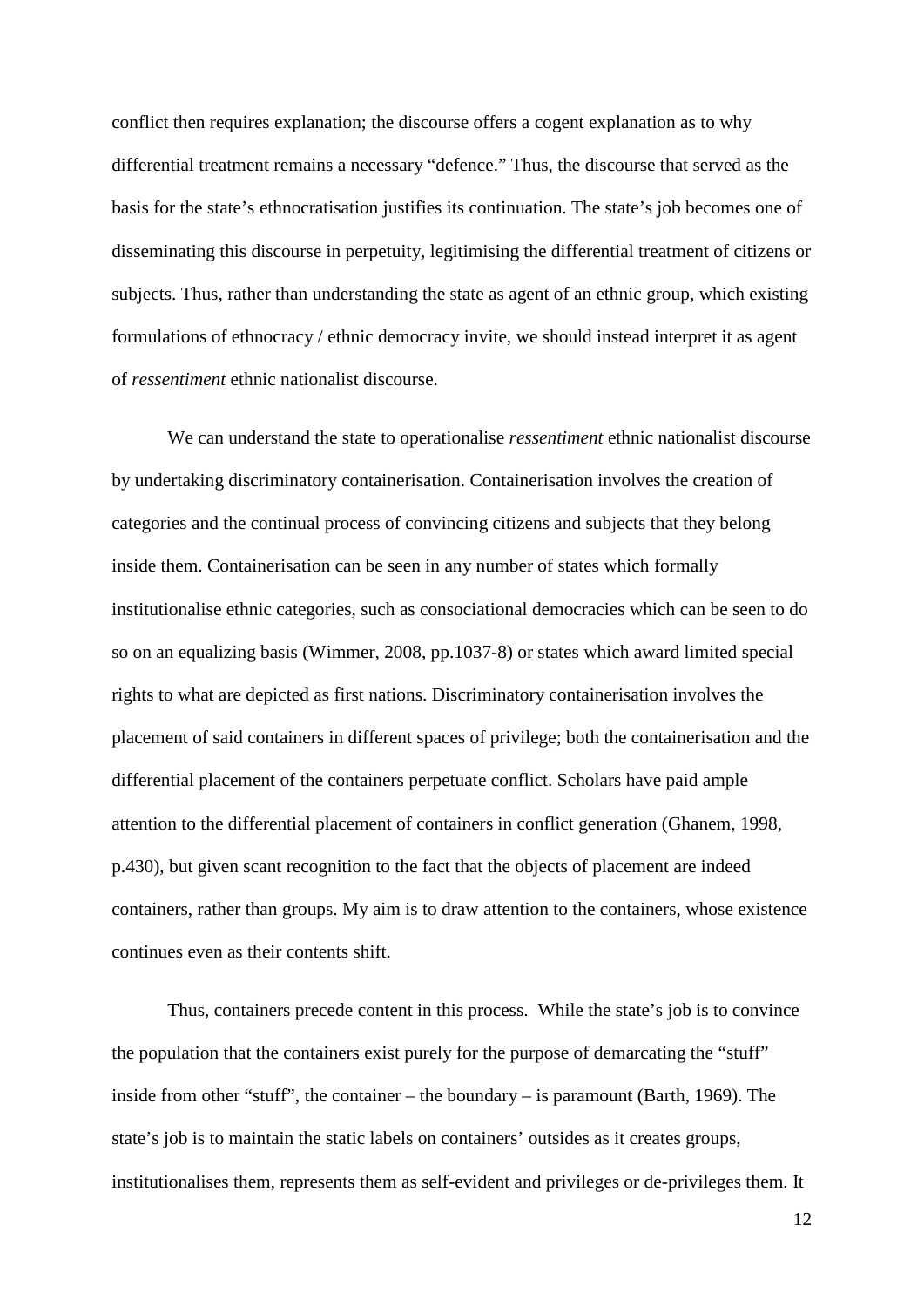does not obscure the discrimination, which is plain for all to see, and justified ideologically. It obscures the containerisation itself – the very act of reifying and institutionalising ethnic categories.

Despite the effectiveness of this process, however, ethnic categories can never be the fixed entities that they purport to be, and hence can never really do the job for which they are mobilised. A *ressentiment* discourse demands the classification of the Good Us and the Evil Other based on lasting, reliable categories; ethnic categories, being discursive, are not fully fit for the job (Lentin, 2010, p.157). Moreover, the contents of containers changes over time, hence categories are vulnerable to dissolution; in non-conflict situations, so-called ethnic markers lose salience. Effort, therefore, must go into both the practice of containerisation and maintaining the fiction of fixed contents.

The actual fluidity of contents appears in the Israeli case with the definition of (privileged) Jewishness expanded to include individuals not religiously defined as Jews, and partners (provided they are not non-Jews from the occupied territories – see Peled 2007, 338- 40). Vibrant debates about 'who is a Jew' (Handelman, 1994, pp.446-449; Shafir & Peled, 1998, p.413) have occurred alongside wider ongoing renegotiations, including questions about whether privilege based on categorisation is a good thing (Davis, 2003; Halper, 2008; Yiftachel, 2006). But transformations within categories and what Barth (1969) depicts as the permeability of boundaries should not blind us to the ongoing institutional maintenance of their existence.

In the Israeli case, the emphasis on the boundary between Jew and Arab has actually informed the elasticity of the content*,* but not category, of Jewishness. Boundary maintenance played a significant role in the broadening of the legal meaning of Jewishness for citizenship entitlement to individuals with a single Jewish grandparent. This vastly increased the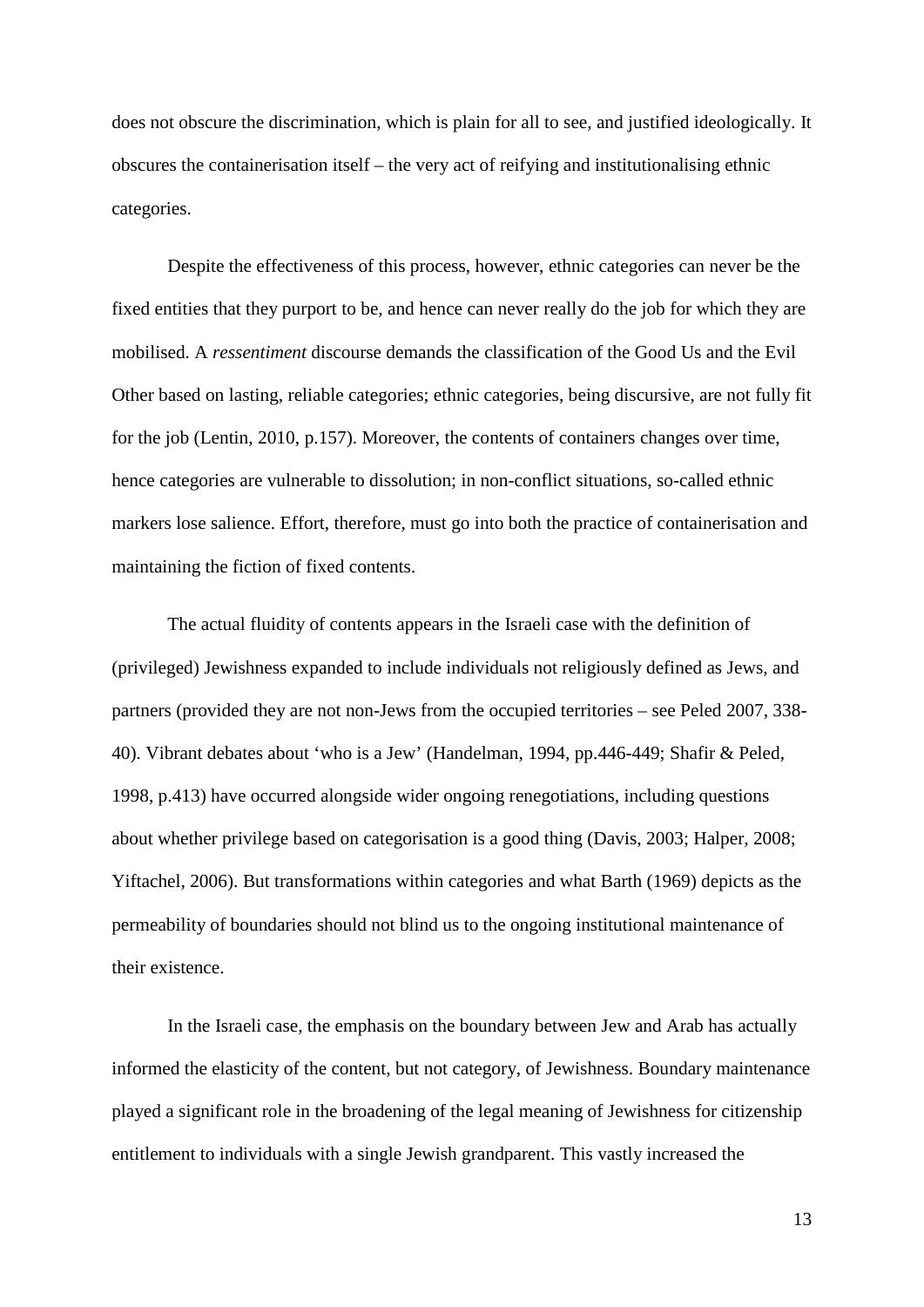reservoir from which Jewish immigration could be drawn, staving off the demographic threat to Jewish domination (Lustick, 1999, pp.425-8; Peled, 2007, p.349). Thus, it was precisely the need to maintain the boundary that provoked the expansion, even if the unintended effect was the creation of a new sub-container within the Jewish one, for the subsequent category of non- and doubtful Jews (see alsoAl-Haj, 2002; Shafir & Peled, 1998, p.413).

Within their allocated containers, privileged individuals encounter state policies, practices and procedures, internalising the label as taken-for-granted and accepting the legitimation provided for their own hegemony. Those deemed Other encounter these same 'instruments' (Brubaker, 2011, p.1797) with the converse effect – they experience a system that they deem illegitimate because it is discriminatory and exclusive. Institutionalisation of categories of victor and vanquished at the hands of the state thus affirms two *ressentiment*  discourses, reproduced through legal categories and thus life experiences.

It follows that rather than installing the privilege of the ruling 'ethnic group,' such states work to the detriment of all. The state does not work for those depicted as national members, but rather for an ideology; a way of seeing oneself as national being and Virtuous Victim. Discriminatory containerisation creates ongoing conflict, which participants can only explain using a *ressentiment* depiction of the Other as deserving mistreatment. This mistreatment variously takes the form of support for legal and political subjugation and military domination, or conversely, violent resistance. Either way, from either side, the demonised Other appears a legitimate target for one's own violence, depicted as the selfdefence of a Virtuous nation in perpetual conflict.

#### **Conceptual Classification**

In the above elaboration, I have brought ethnocratisation to the fore, and I now suggest we adopt the term ethnocratiser state. Unlike ethnocracy or ethnic democracy,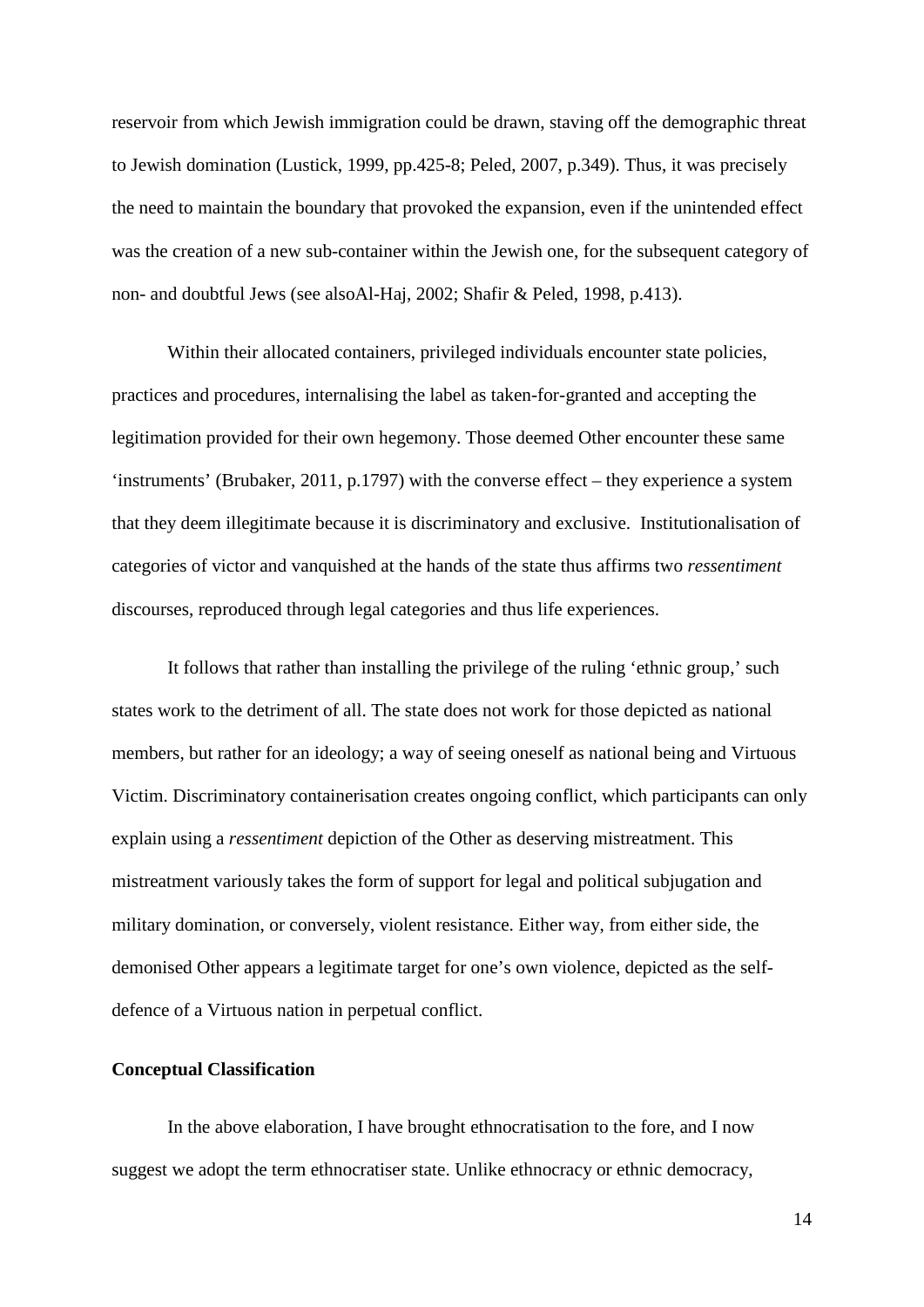ethnocratiser state does not reproduce reification of ethnic categories because it highlights that very process occurring. Additionally, ethnocratisation does not freeze institutions into a single moment, but reflects how state elites respond to evolving stimuli to maintain the project.

We can use this term and approach to revisit the classificatory project undertaken by the ethnic democracy and ethnocracy scholars, whose debates I introduce above. The scholars have sought to categorise ethnocratiser states in relation to other ideal-types; this article enhances this conceptual differentiation by directly considering the processes of institutionalising ethnic categories and awarding them differential privilege. Hence, a nongroupist approach to ethnocratiser states informs the project of conceptually classifying such states as well as providing a fresh perspective from which to consider their future development. (I explore this at the article's conclusion.)

The existing literature locates ethnocratiser states on a continuum between overt authoritarianism and democracy. Reformulating this with non-groupist language, and with reference to Israel, I demonstrate how efforts to differentiate ethnocratiser states from other types have contributed to the reification of categories. Distinguishing ethnocratiser states from overt authoritarianism requires care, as the framing of cohort proportions can distort, obscure and contribute to the process of reification. At the other end of the continuum, distinguishing ethnocratiser states from ordinary liberal democracies requires focus on the different ways of doing ethnicity in each type, without assuming it is done by, or to, groups.

## *Authoritarian Rule, Democracy and Demography*

In the existing literature, a defining feature of ethnocratiser states is the numerical domination of the central ethnic nation (Ghanem, 2009, p.463; Smooha, 2002a , pp.478-9). To reframe this in non-groupist language, individuals deemed by the state to belong to the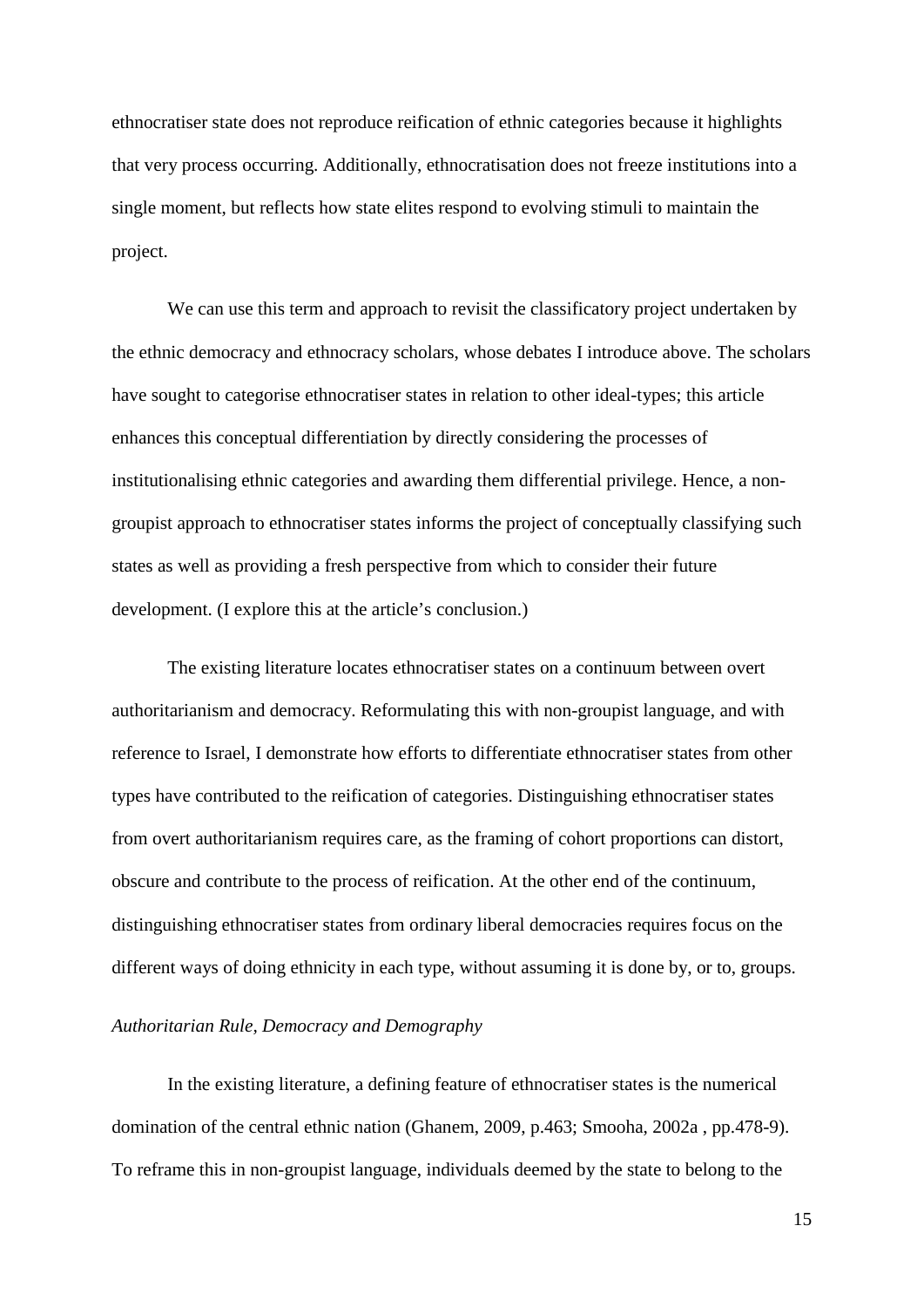privileged nation outnumber designated non-members, enabling the awarding of privilege under the guise of democratic rule.

Accordingly, scholars have made a distinction between ethnocratiser states and explicitly authoritarian regimes (such as *Herrenvolk* democracies) in which a smaller cohort dominates a larger one, and hence elections would disrupt its ethnic rule (Smooha, 2002a, p.480). Participants in the classificatory project accept this distinction as legitimate. Meanwhile, debate derives from the fact that, unlike in *Herrenvolk* democracies, elections occur, yet some critics still regard the states as undemocratic because elections are conducted along ethnic lines and the state denies the minority any special rights or veto (Ghanem et al., 1998, p.4).

The distinction between *Herrenvolk* democracies and ethnocratiser states might be one of circumstance (relative population sizes) and tactic (authoritarian rule used only when 'democratic' domination is not possible). However, most theorists recognise that ethnic rule operates differently in both contexts, with ethnocratiser states forced by their democratic facade to offer considerably more rights to the subjugated Other than outright authoritarianism would require (Smooha, 2002a, p.480; Yiftachel, 2006). Even those who emphasise the ethnic rule common to both (Ghanem, 1998) make a distinction between states where domination is achieved via electoral process, and those where it is achieved via authoritarian subjugation (Ghanem, 1998; 2009, p.463).

However, in the very act of demarcating so-called majority-dominated states from authoritarian or *Herrenvolk* forms, we are in danger of falling into groupist terminology. The larger number of X people than Y people only occurs within the context of the state legally embedding these categories. Stripping away the groupist language of minorities and majorities, X and Y merely become labels invoked by discourses. Outside of the ethnocratiser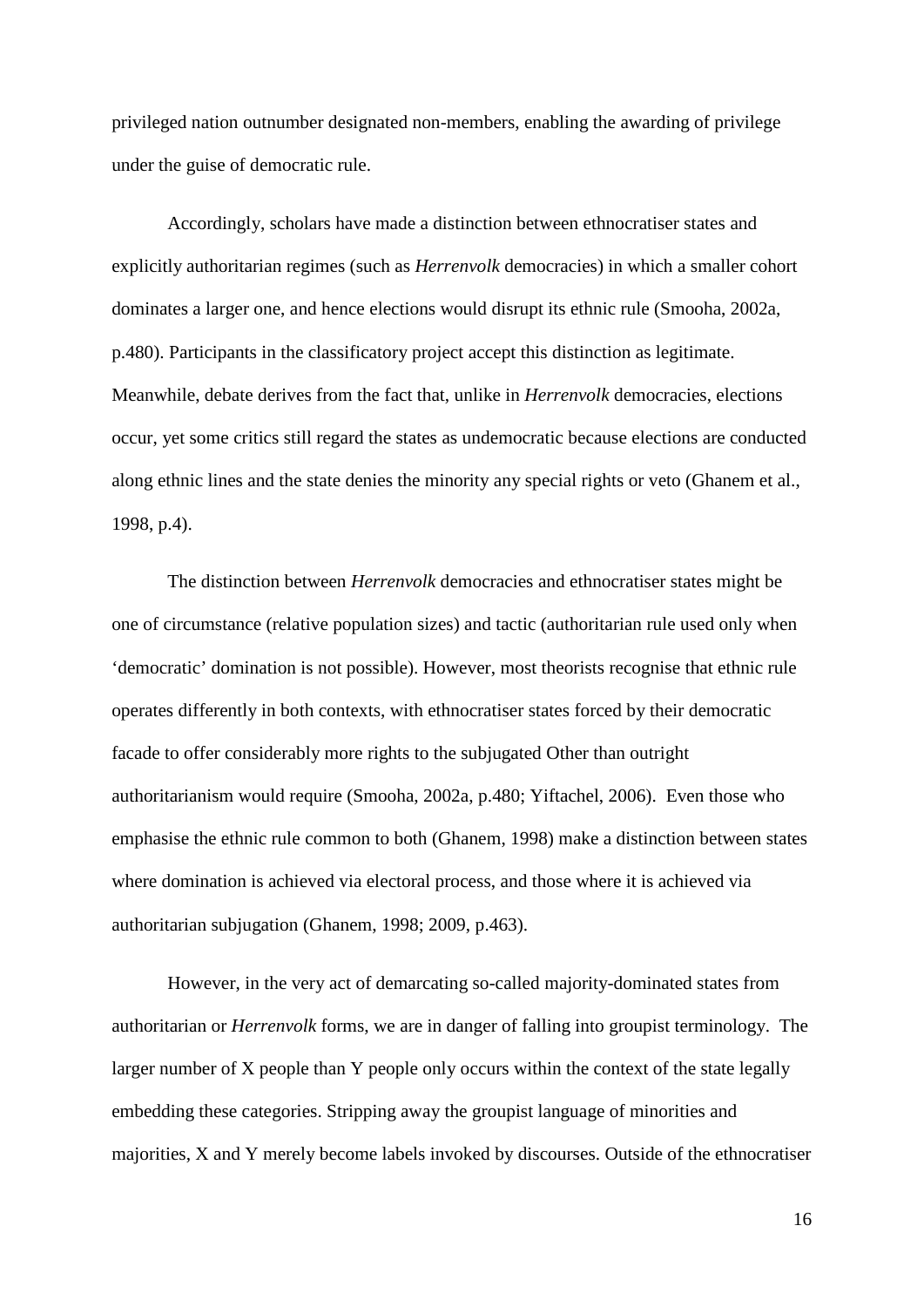state's structures, these labels might still mobilise individuals, but it is not self-evident that they are the basis for organising society. It is therefore only because the first ethnocratisers take categories seriously that they also come to take the proportions of what they see as X and Y people seriously. As a result, these proportions are subject to violent and repressive adjustment through practices like ethnic cleansing or ongoing exclusion with the aim of provoking voluntary migration. Such practices remain a policy option within ethnocratiser states, whose fragile claim to democratic legitimation is only possible when the Us outnumbers the Other.

These policy responses are evident in the ways that early Zionists thought about the future state of Israel. Theodor Herzl wrote that the penniless population of Palestine must somehow be spirited over the border (see the citation of van der Hoeven Leonhard, in Piterberg, 2008, p.39). The 1948 War of Independence / *Nakba* ['catastrophe'] and its aftermath provided an opportunity to permanently exclude refugees and even citizens, thereby reducing the state's non-Jewish population (Piterberg, 2001, p.56; Sa'di, 2004, p.142). Since then, a suite of policies making the lives of non-Jews uncomfortable (Peled, 2007, p.357), and an accompanying discourse of 'transfer' (Peled, 2007, pp.347-50; Yiftachel & Gordon, 2002), have legitimised the project of protecting the state's 'Jewish and democratic' character by seeking to reduce the numbers of 'Arabs' in her official borders (Peled, 2007, p.345; Sa'di, 2004, pp.142-3).

On this basis, when we observe that the privileged 'ethnic nation' is numerically dominant in ethnocratiser states, we should emphasise that this numerical dominance is neither a factual accident nor a pre-existing state of affairs. Rather, (at least) two discourses must have already emerged through which individuals speak about themselves in ethnic terms and understand their Other to be a barrier to happiness, prosperity, statehood or even life itself. Only in the context of these two discourses does the question of demographic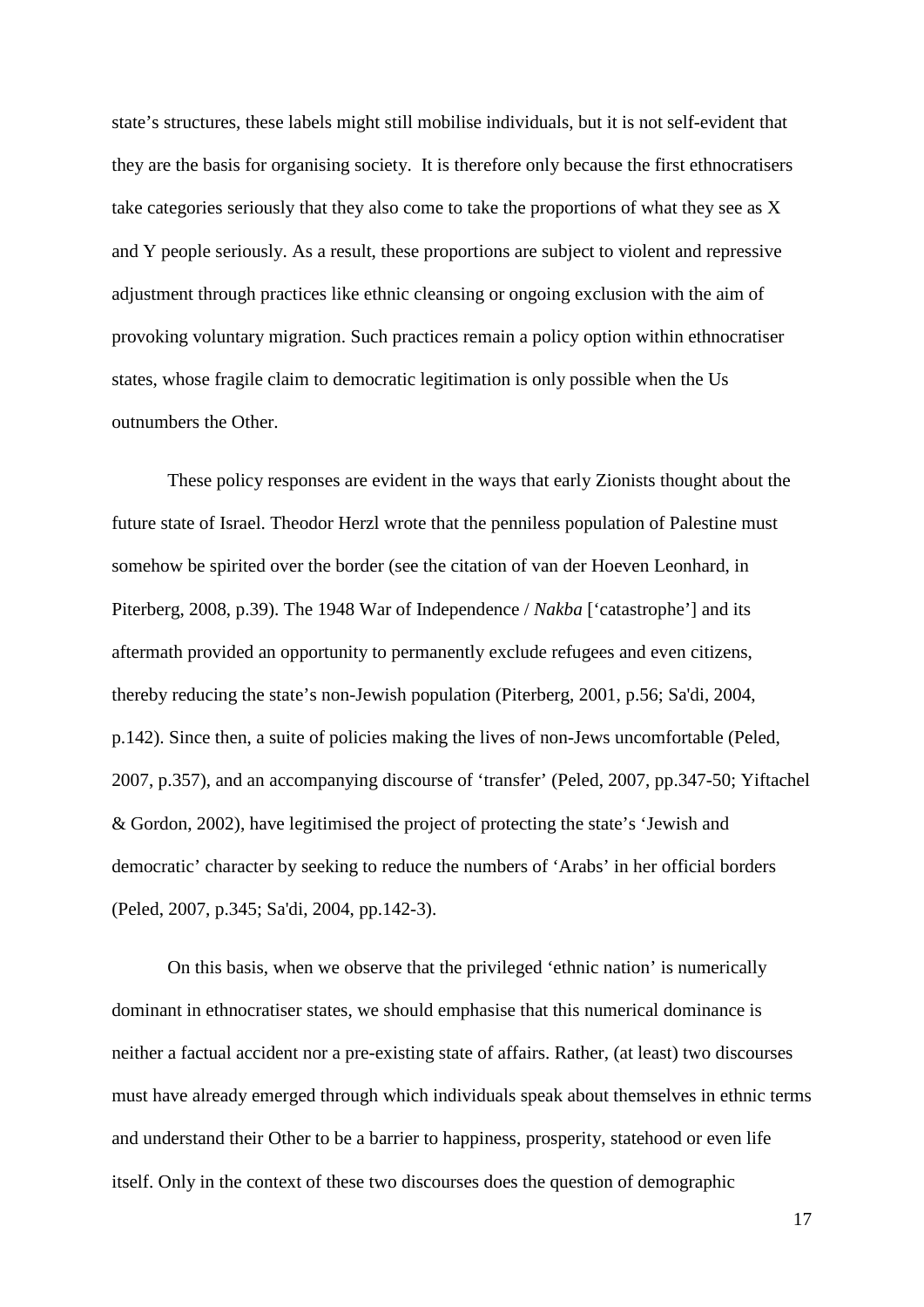proportions even arise. This very question may produce answers such as ethnic cleansing, repression and exclusion. Such policy responses offer the promise of hegemony via numerical dominance, rather than the more unpalatable option of hegemony via authoritarianism or  $-$  worse  $-$  ending up as the subjugated Other. By understanding the given proportions of cohorts as constructions of discourse, rather than a natural occurrence, we can properly focus on how 'the numbers' are played before, during and after the establishment of ethnocratiser states, and consider the consequences of this process for participants. Bringing this non-groupist analysis to questions around 'majorities' and 'minorities' can potentially inform how actors themselves see their situation. Seeing Israel as an 'ethncratiser state' – in which the very project has been ethnic construction, privilege and domination – rather than as an 'ethnocracy' in which a larger group has dominated a smaller one, engages with aspects of Zionist history such as violence and ethnic cleansing. These might otherwise not be as fully integrated into one's thinking about the state's type, even if one is aware of this history (see, for example, the engagement with these in the conceptualisation of Yiftachel, 2006).

#### *Demarcation from Liberal Democratic "Ethnic Core" States*

At the other end the continuum, while most scholars have argued that we should distinguish ethnocratiser states from ordinary liberal democracies (Smooha, 2002b, p.425; Yiftachel, 2006, p.21), this claim might prompt questions about whether the politics of ethnicity in the former and the latter are really that different. If we start by identifying what we mean by the liberal democratic states to which ethnocratiser states might (erroneously) be likened, we find arguments such as that offered by Yiftachel, who argues that 'most nation states advance a project of ethnic domination,' (2006, p.21).<sup>[4](#page-27-2)</sup> Smith (1999) makes a similar proposition when he argues that all nations are formed around an ethnic core (see also Wimmer, 2008, p.1032, on France). These arguments invoke the (groupist) idea that we might, in many or most states, find a dominant group at the centre and marginalised ones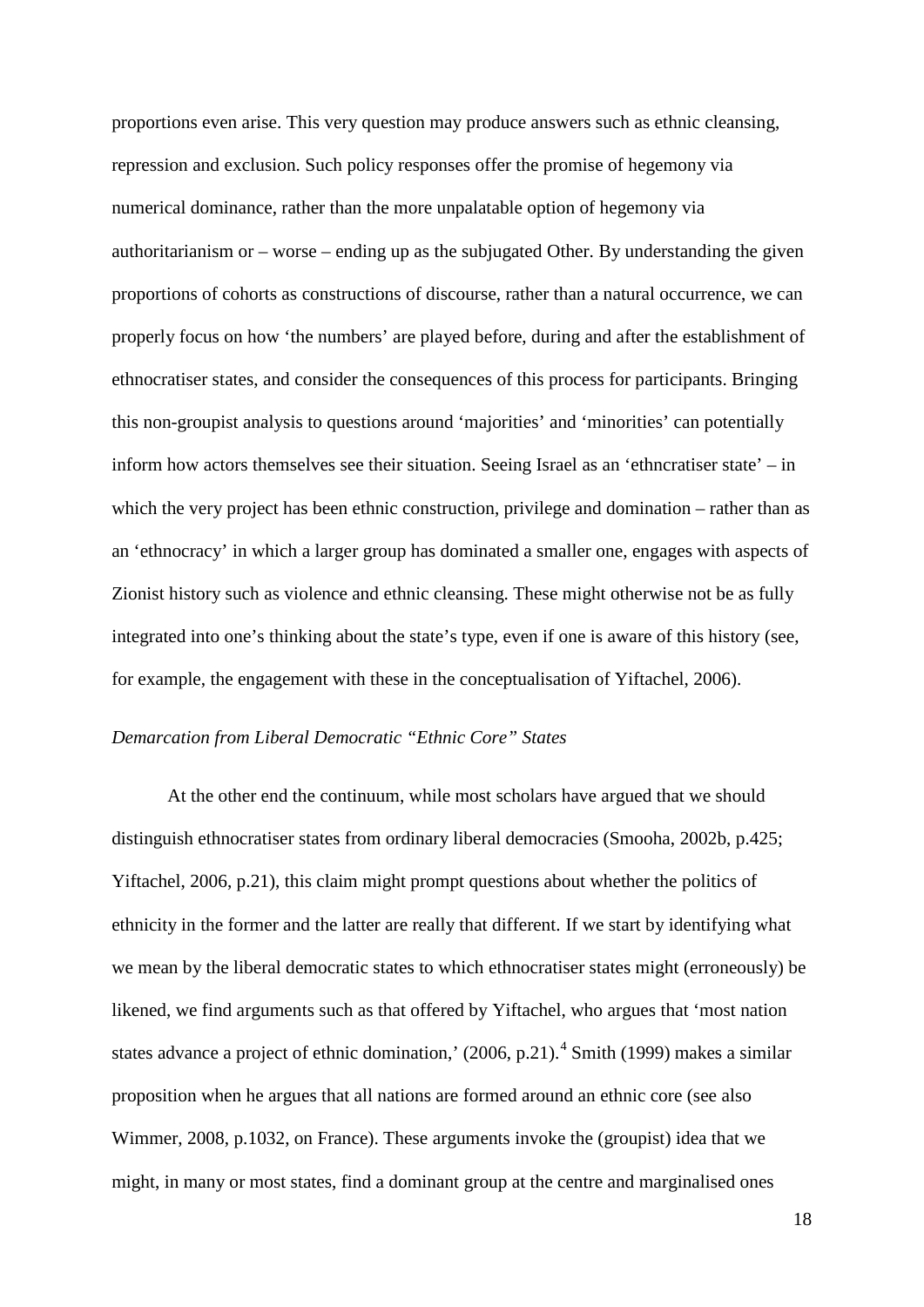outside it. Some might then argue that this situation is not markedly different from an ethnocratiser state. I disagree with both elements of this proposition, and with the groupist language framing them. In offering a non-groupist formulation of so-called 'ethnic core' states, the crucial differences between such states and ethnocratiser states become apparent.

If we reframe the concept of liberal democratic 'ethnic core' states in non-groupist language, we would note that in some states, individuals with religious, linguistic or physical differences from people around them may identify as minorities. This may be accentuated when business and education are conducted with languages and cultural norms shared by a larger proportion of the population, or when individuals who identify as minorities are treated differently by some of their fellow citizens. However, these individuals are not objectively minorities because they might learn the dominant language, adopt the cultural norms and thrive in mainstream society, effectively escaping marginal status.

In elucidating the status of so-called minorities in so-called 'ethnic core' states, we can see the crucial difference between liberal democratic states and ethnocratiser states. Liberal democracies work towards a project of universal citizenship (Yiftachel, 2006, p.21), which is not necessarily benign; in fact it can be brutal. States might encourage or enforce the use of a single language in public life; they might only recognise one set of religious holidays and cultural practices, and critics could even accuse them of forcible assimilation and cultural destruction of those who identify as minorities. They may also not provide sufficient resources to incorporate those from outside the central culture, resulting in a dispossessed underclass. Nevertheless, as a matter of policy these states do not *deliberately* exclude those within. However oppressive the so-called civic project may prove – however much it might ask one to give up in order to belong, and however inadequately it may resource such a transformation – it still permits all members of society the option of integration (Yiftachel, 2006, p.21).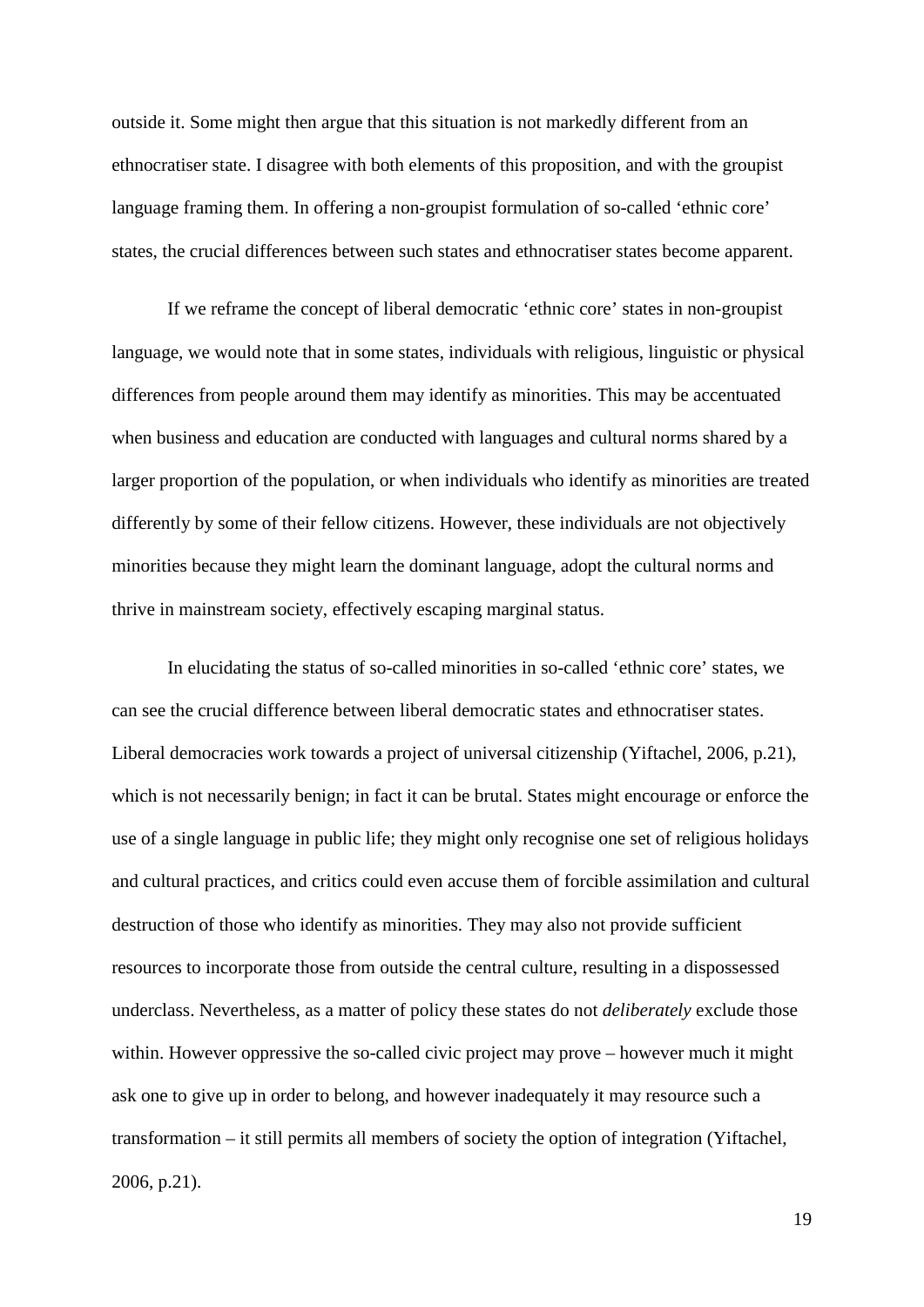By contrast, ethnocratiser states feature the 'deliberate undermining of the political demos' so as to exclude sectors of it. They 'use the rhetoric of the nation-state but do not allow minorities any feasible path of inclusion'(Yiftachel, 2006, p.21). 'The state is constructed so as to *prevent* the integration of minorities' who remain ever Othered, given a second-class status and no option of trading it in and moving up in the social order. (Yiftachel, 2006, p.21). [5](#page-27-3) Thus while ethnicity undoubtedly is 'done' within both 'ordinary liberal democracies' and ethnocratiser states, the state's role in this 'doing' differs vastly. Analysing this 'doing' from an explicitly non-groupist perspective enables us to distinguish ethnocratiser states effectively from the liberal democratic model.

Such an act of distinguishing brings to the fore the alternative to ethnic nationalism – civic nationalism – which can be more effectively mobilised as a nationalist discourse within 'ordinary liberal democracies'. I have alluded above to the potential failures of this discourse to be translated and implemented in a way that ensures real equality and social justice; failures which have been evidenced in numerous real world examples (Spencer & Wollman, 2005). However, civic nationalism as an aspirational discourse – as somewhere to go from ethnic nationalism and 'ethnic' conflict – has much to offer in a case such as Israel, where a watering-down of ethnic identification would open up alternative possibilities for state structure. While both the Israeli Jewish and Palestinian nationalist discourses are currently a long way from embracing civic nationalism, it presents itself within, for example, Israeli post-Zionist yearnings for a state of its citizens (Attwell, 2015). While such a state would demonstrate the limitations of 'ethnic core' liberal democracy in still having a culturally Jewish frame of reference, Israel's current cohort of non-Jewish citizens would enjoy greater equality and have a more feasible path of integration into a state no longer constituted by their absence. This would limit some of the factors contributing to the current political conflict. The point is that both scholars and participants would need to be able to engage with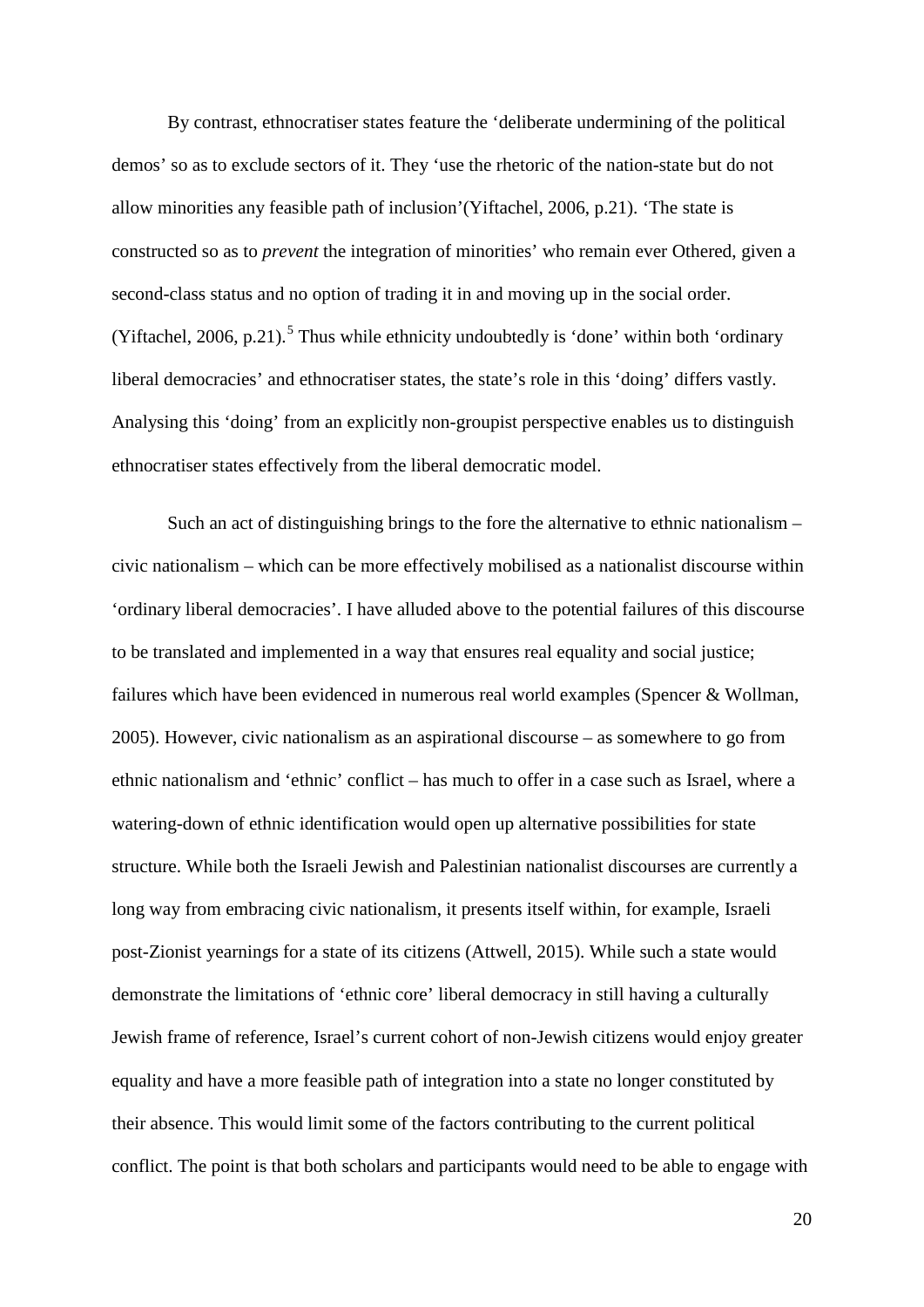de-identification for this even to be a possibility. A non-groupist framing of the existing state provides a starting point for such thinking.

#### **Concluding Remarks: Implications Of A Non-Groupist Conceptualisation**

Constructivist scholars seek to explain the world without falling into perceptual traps. In the 'ethnocracy' vs. 'ethnic democracy' debates that began the process of describing and explaining the state of Israel, these traps at least partly ensnare some of the participants, who pay inadequate attention to the processes by which labels used in discourses become purveyors of legal meaning. When academics of all moral persuasions present the contents of containers as indistinct from the containers themselves – when they present groups as real and self-evident – they become party to the ethnocratiser state's work. Such academics are not merely being groupist; they are actually employing the logic of the *ressentiment* discourse behind ethnocratisation in an attempt to explain its consequences. This is problematic analytically, because we are at risk of black-boxing the very phenomenon we seek to understand. If we regard ethnocratisation as an outcome generated by 'ethnic groups' as actors, this limits how we might unpack the social processes occurring and the methods for resolution that might flow from this exercise. Presenting 'groups' as real and self-evident is also a problem when we engage with political action, because when we seek to analyse those who are trying to employ transformational discourses and identifications, we need to be able to engage with their capacity or potential to transgress certain types of belonging and to fashion new ones, such as through civic nationalism.

Accordingly, understanding ethnocratiser states such as Israel requires analysis of the processes behind their construction. Focusing on the individuals involved and their participation in a *ressentiment* ethnic nationalist discourse helps us to see the fallacy in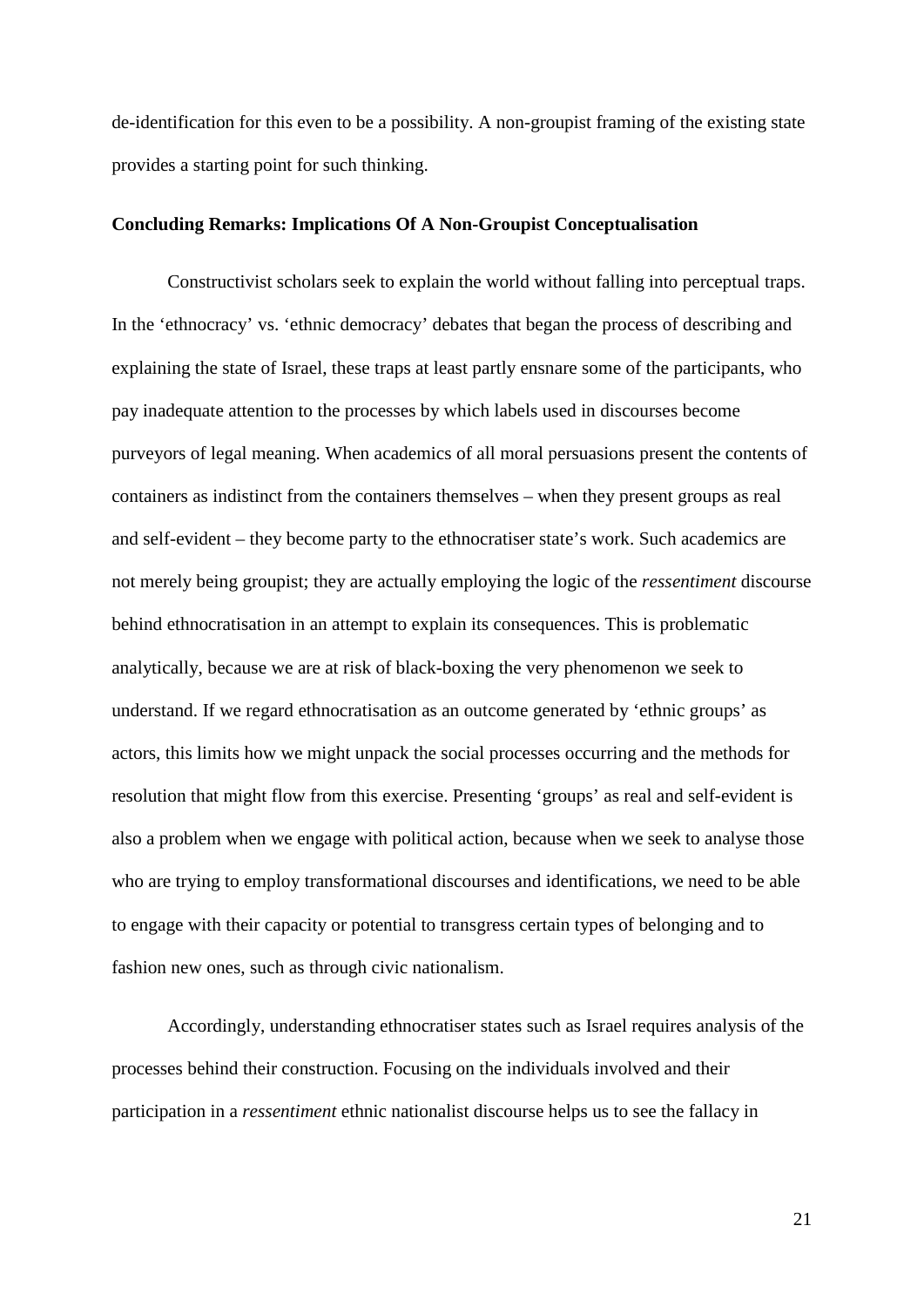understanding their role as merely ensuring ethnic privilege. Rather, we should understand them as creators of both the 'ethnic' and the 'privilege'.

Once we take this view, we can challenge some of the assumptions about ethnocratiser states. Key amongst these assumptions has been that, as state of and for a certain nation, those deemed to belong to this nation benefit from such an arrangement. Whilst it is certainly true that such individuals enjoy greater privileges than those demarcated as Other, both constructed nations become locked into a state of apparently perpetual enmity. Literatures on ethnic democracy (Smooha, 2002a, p.481) and ethnocracy (Yiftachel, 2005, p.127) recognise (to varying degrees) that the institutionalisation of privilege creates ongoing conflict, with one 'nation' seeking access to that which is denied, and the other considering itself in need of protection from such advances. However, scholars have not sufficiently emphasised the institutionalisation of ethnicity itself in creating this conflict. Viewed from this perspective, the institutionalisation of ethnicity appears equally problematic for the privileged 'nation' as well as the de-privileged one, since individuals labelled as either category experience ongoing violence at the hands of those constructed as Other.

This then offers us different ways of imagining the evolution of such states. In the existing literature, ethnic democracy scholars foresee stability as the 'minority' mobilises to a limited extent around the democratic elements of ethnic democracy (Smooha, 1999; 2005, p.22; see also critique in Ghanem, Rouhana et al. 1998, p.4 ). Ethnocracy scholars counter that the dissonance between representations of democracy and the reality of ethnic rule will become points at which the repressed minority chip away, exposing the true nature of the regime and hence de-stabilising it (Yiftachel, 2006, p.39). However, both these predicted outcomes focus on the 'minority'; scholars pay little attention to how those deemed to belong to the privileged nation might influence these processes. It seems taken-for-granted that individuals categorised as such will continue to support their own privilege, emphasising the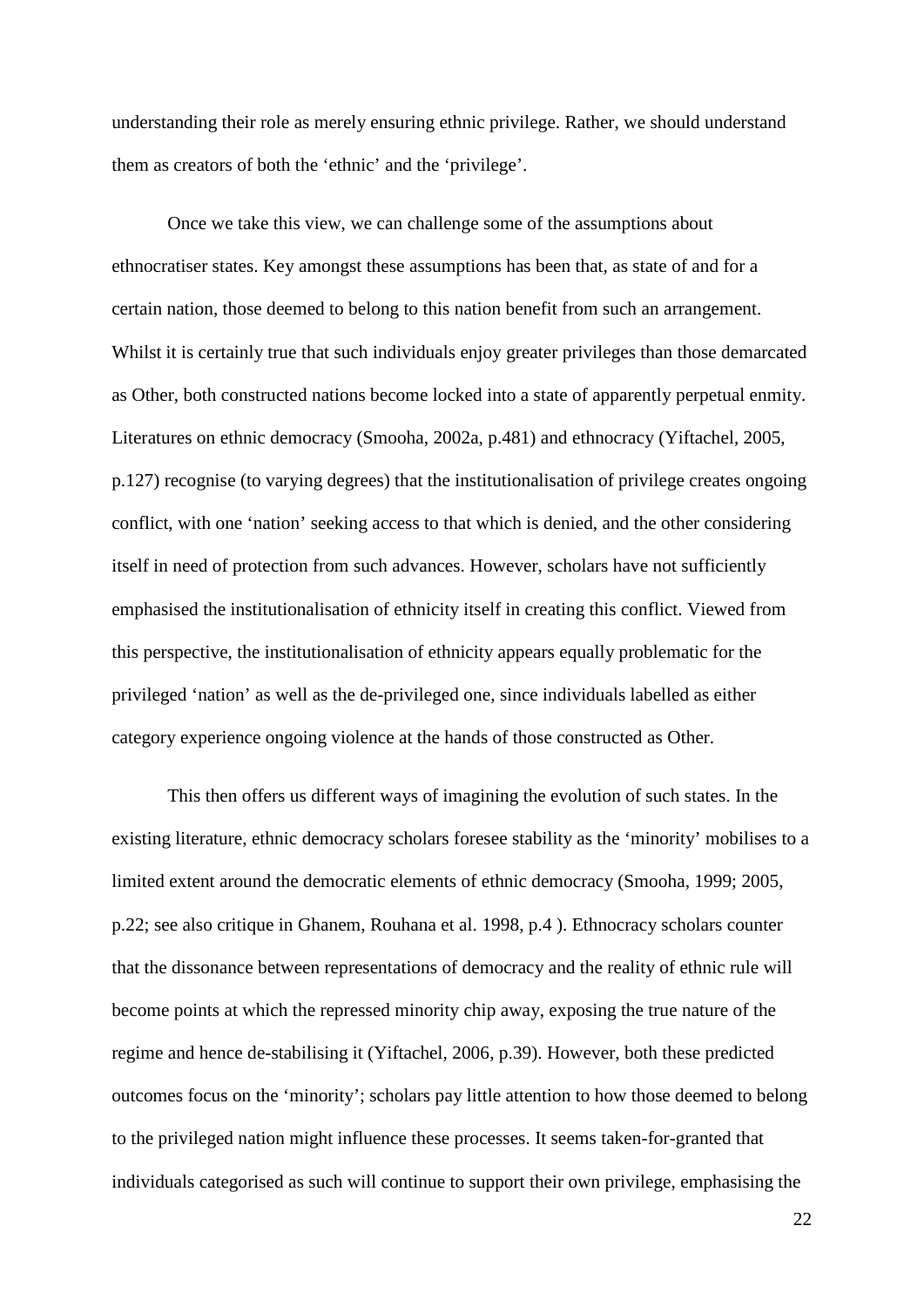democratic aspects of the current arrangement and averting their gazes from the more problematic features of this for the Other (Ghanem et al., 1998, pp.8-9; Rouhana, 2006, pp.69-70).

Nevertheless, a possibility remains that such individuals might destabilise ethnocratiser states. This can occur only if these individuals recognise that they, too, suffer through ongoing discriminatory containerisation. They might challenge their own privilege and point out the ongoing enmity it earns them. More radically, they might challenge categorisation itself, undermining the *ressentiment* discourse. However, in order for researchers to be able to assess such potential, we must have an appropriate lens and terminology. I analysed Israeli Jews who spoke cogently on these matters, but had to attune myself in order to ask the right questions (Attwell, 2013). Such possibilities open up when we reframe ethnocratiser states not as agent of ethnic group, but as agent of *ressentiment*  discourse. Ozkirimli (2003) suggests that a constructivist academic approach inherently seeks to challenge and transform the world (p.343). If existing scholarship on ethnocratiser states reproduces or reinscribes ethnicity in spaces where it might be fruitful to do the opposite, then non-groupist constructivist scholarship may indeed open up new ways of seeing situations even – and especially – for the participants in 'ethnic conflicts'.

## **Acknowledgements**

The author thanks David Brown for his assistance in the development of these ideas, and the two anonymous reviewers for their suggested improvements.

Excerpted sections from Attwell, *Jewish-Israeli National Identity and Dissidence*, 2015, Palgrave Macmillan, reproduced with permission of Palgrave Macmillan.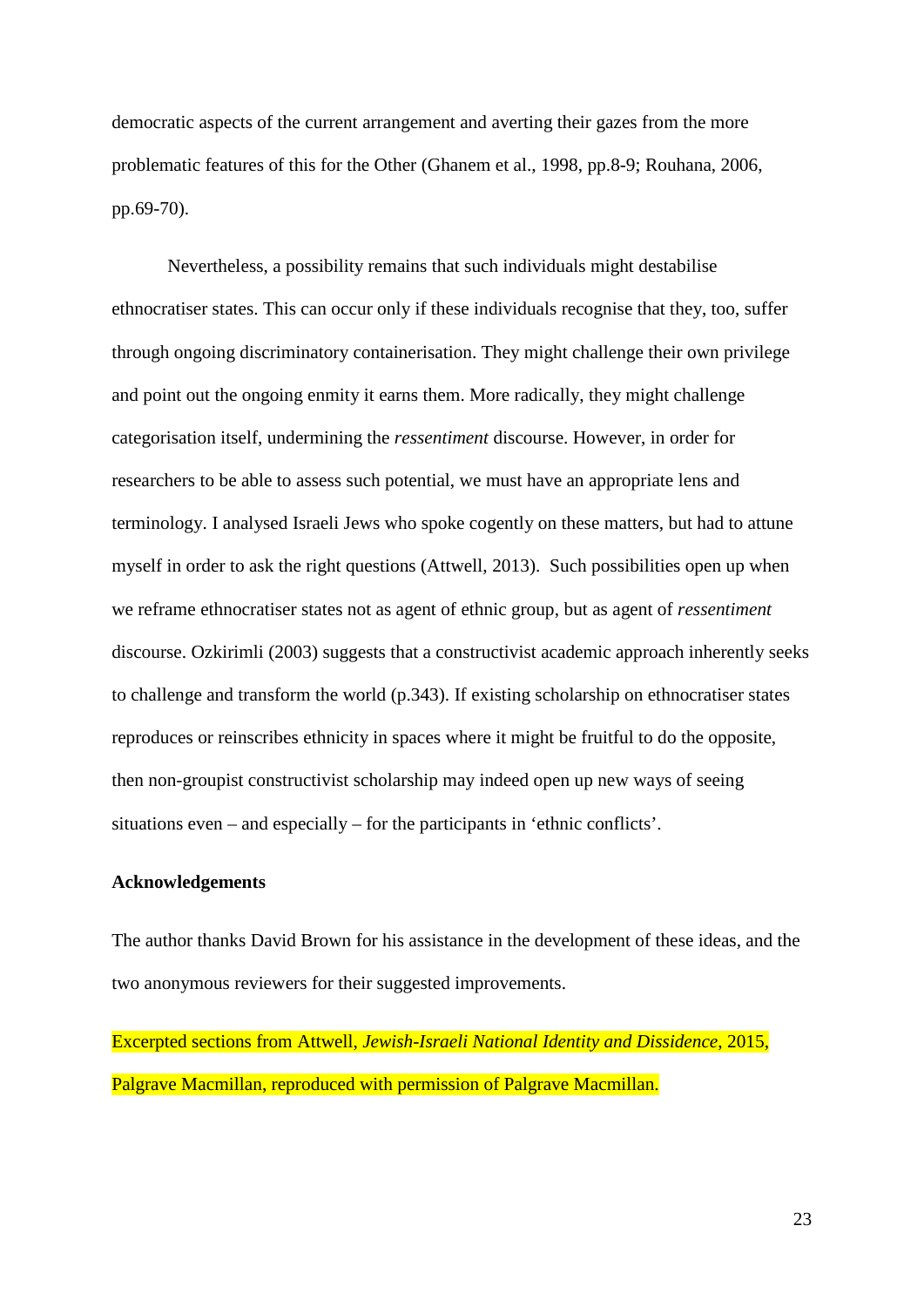### **Notes**

<sup>1</sup>This terminology of 'doing' ethnicity borrows from West and Zimmerman's (1987) notion of 'doing' gender, and Deutsch's (2007) 'undoing gender' critique. It draws our attention to the performative, institutional and discursive means by which something that appears natural is, in fact created for and by participants, seemingly with their consent, but with the potential for resistance.

<sup>2</sup> Interestingly, it took the most militarised and extreme form of Zionism to recognise the rights claims of the Other, even if this recognition occurred in the process of denial (Shlaim 2000, pp.11-16).

 $\frac{3}{3}$  Shohat (1999) and Behar (2007) describe how the Palestinian nationalist discourse unwittingly reproduced and reinforced the Zionist discourse's ethnicised framing and praxis in Palestine. Shohat (1999) explains that nationalists in the Arab world sought to end colonial rule by inventing 'third world nations… according to the definitions supplied by the often Eurocentric ideologies' (pp.8-9), unhelpfully leading anti-Zionists to articulate 'the idea of a homogenous 'Jewish Nation'' (p.13).

 $4$  Yiftachel cites Brubaker (1996) here, but Brubaker actually frames this proposition in less groupist terms. <sup>5</sup> Yiftachel (2006) offers an extreme version of this logic in Sri Lanka, where the Sinhalese ethnocratiser state denies over one million long-term residents citizenship, labelling them 'Indian Tamils' as distinct from 'Sri Lankan Tamil' citizens of the state, who are also Othered by the regime (p.23).

#### **References**

- Al-Haj, M. (2002). Ethnic mobilization in an ethno-national state: the case of immigrants from the Former Soviet Union in Israel. *Ethnic and Racial Studies, 25*(2), 238-257.
- Arutyunyan, Y. (2004). Ethnocracy: Past and Present (Sociological Surveys). *Social Sciences, 35*(3), 159.
- Attwell, K. (2013). Bent Twigs and Olive Branches: Exploring the Narratives of Dissident Israeli Jews. *Studies in Ethnicity and Nationalism, 13*(1), 20-37.
- Attwell, K. (2015). Israeli-Jewish Nationalism and Dissent: The Contradictions of Zionism and Resistance. Houndsmills: Palgrave Macmillan.
- Barth, F. (1969). Introduction. In F. Barth (Ed.), *Ethnic Groups and Boundaries: The Social Organization of Culture Difference*. Boston: Little, Brown and Company.
- Behar, M. (2007). Palestine, Arabized Jews and the Elusive Consequences of Jewish and Arab National Formations. *Nationalism and Ethnic Politics 13*, 581-611.
- Brown, D. (1994). *The State and Ethnic Politics in Southeast Asia*. London and New York: Routledge.
- Brown, D. (2008). The ethnic majority: malign or benign? *Nations and Nationalism, 14*(4), 768-788.
- Brown, W. (1995). Wounded Attachments *States of Injury: Power and Freedom in Late Modernity*. Princeton, New Jersey: Princeton University Press.
- Brubaker, R. (1996). Nationalizing States in old "new Europe" and the new. *Ethnic and Racial Studies 19*(2), 411-37.
- Brubaker, R. (2004). *Ethnicity Without Groups*. Cambridge and London: Harvard University Press.
- Brubaker, R. (2011). Nationalizing states revisited: projects and processes of nationalization in post-Soviet states. *Ethnic and Racial Studies, 34*(11), 1785-1814.
- Brubaker, R., & Cooper, F. (2000). Beyond "identity". *Theory and Society, 29*, 1-47.
- Conversi, D. (2009). Dominant Ethnicities, Dominant Cultures and Cultural Resemblance: State Building, Boundaries, Assimilation and Violence. In A. Lecours & G. Nootens (Eds.), *Dominant Nationalism, Dominant Ethnicity: Identity, Federalism and Democracy*. Brussels: PIE Peter Lang S.A.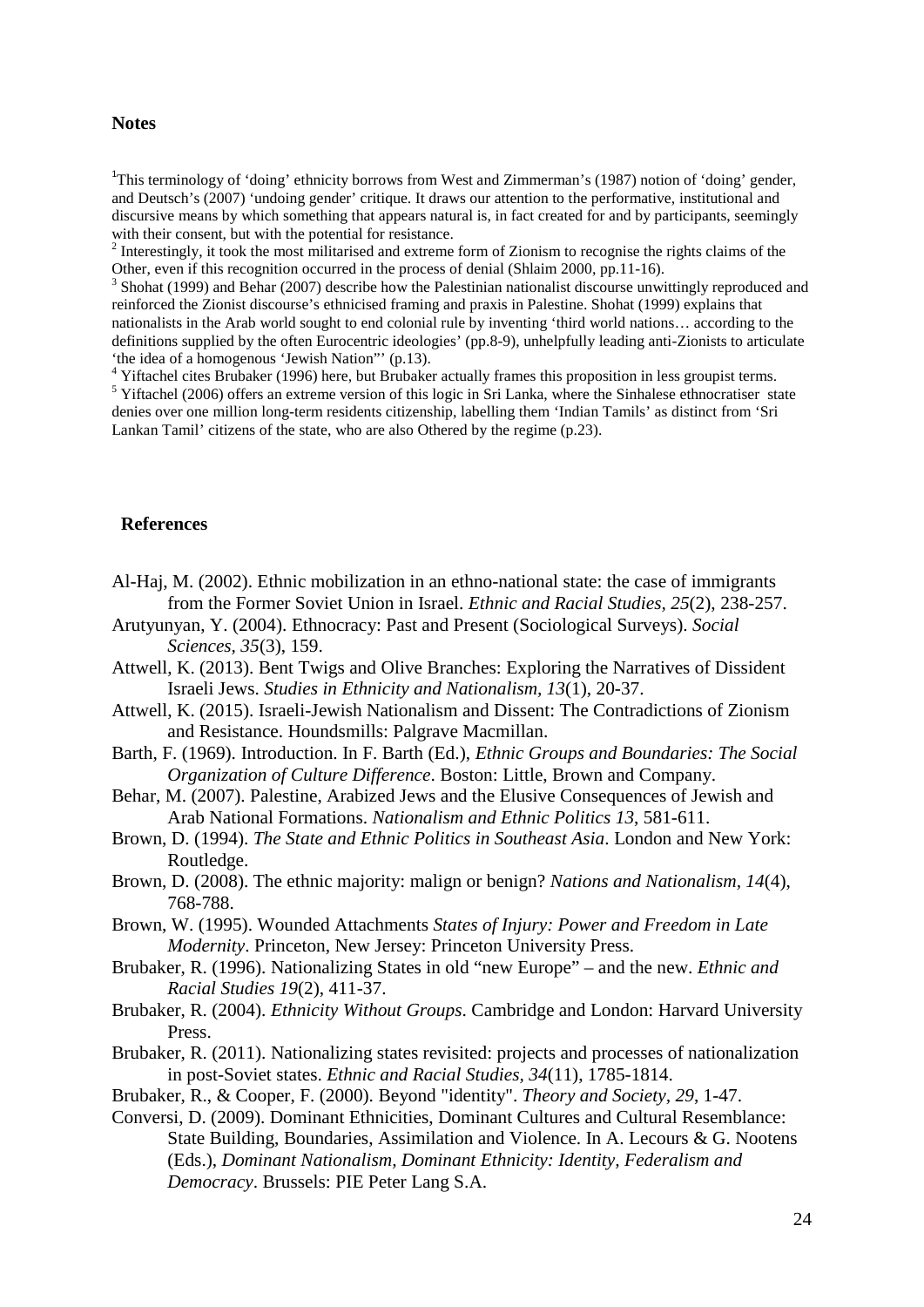- Davis, U. (2003). *Apartheid Israel: Possibilities for the Struggle Within*. London; New York: Zed Books.
- Deutsch, F. (2007). Undoing Gender. *Gender and Society, 21*(1), 106-27
- Dowty, A. (1999). Is Israel Democratic? Substance and Semantics in the "Ethnic Democracy" Debate. *Israel Studies, 4*(2), 1-15.
- Fong, J. (2008). Revising the ethnodevelopment model: addressing Karen self-determination within the context of the failed ethnocratic state of military-ruled Burma. *Ethnic and Racial Studies, 31*(2), 327-357.
- Gavison, R. (1999). Jewish and Democratic? A Rejoinder to the "Ethnic Democracy" Debate. *Israel Studies, 4*(1), 44-72 [pagination added to electronic copy by author].
- Ghanem, A. a. (1998). State and minority in Israel: the case of ethnic state and the predicament of its minority. *Ethnic and Racial Studies, 21*(3), 428-447.
- Ghanem, A. a. (2009). Democratizing "Ethnic States": The Democratization Process in Divided Societies - With a Special Reference to Israel. *Constellations, 16*(3), 462- 475.
- Ghanem, A. a., Rouhana, N., & Yiftachel, O. (1998). Questioning "Ethnic Democracy": A Response to Sammy Smooha. *Israel Studies, 3*(2), 253 [pagination added to electronic copy by author].
- Greenfeld, L. (1992). *Nationalism: Five Roads to Modernity*. Cambridge: Harvard University Press.
- Greenfeld, L. (2006). *Nationalism and the Mind*. Oxford: Oneworld Publications.
- Greenfeld, L., & Chirot, D. (1994). Nationalism and Aggression. *Theory and Society, 23*(1), 79-130.
- Halper, J. (2008). *An Israeli In Palestine: Resisting Dispossession, Redeeming Israel*. London: Pluto Press.
- Handelman, D. (1994). Contradictions Between Citizenship and Nationality: Their Consequences for Ethnicity and Inequality in Israel. *International Journal of Politics, Culture and Society, 7*(3), 441-459.
- Jamal, A. (2002). Beyond "Ethnic Democracy": State Structure, Multicultural Conflict and Differentiated Citizenship in Israel. *New Political Science, 24*(3), 411-431.
- Kaufmann, E. P. (2009). Dominant Ethnicity and Dominant Nationhood: Empirical and Normative Aspects. In A. Lecours & G. Nootens (Eds.), *Dominant Nationalism, Dominant Ethnicity: Identity, Federalism and Democracy*. Brussels: PIE Peter Lang S.A.
- Klier, J. D. (1997). The Myth of Zion Among East European Jewry. In G. Hosking & G. Schopflin (Eds.), *Myths and Nationhood* (pp. 170-181). London: Hurst & Company.
- Lentin, R. (2010). *Co-memory and melancholia: Israelis memorialising the Palestinian Nakba*. Manchester: Manchester University Press.
- Lustick, I. (1999). Israel as a non-Arab state: the political implications of mass immigration of non-Jews. *Middle East Journal, 53*(3), 417-433.
- Mazrui, A. A. (1975). *Soldiers and Kinsmen in Uganda, the Making of a Military Ethnocracy*. Beverly Hills and London: Sage Publications.
- Morelli, E. M. (1998, August 10-15). *Ressentiment and Rationality.* Paper presented at the Twentieth World Congress of Philosophy, Boston, Massachusetts.
- Neuberger, B. (2003). Israel A Liberal Democracy with Four Flaws. In J. E. David (Ed.), *The State of Israel: Between Judaism and Democracy - A Compendium of Interviews and Articles* (pp. 361-370). Jerusalem: Israeli Democracy Institute.
- O'Leary, B. (2001). An Iron Law of Nationalism and Federation?: A (neo-Diceyian) Theory of the Necessity of a Federal *Staatsvolk* and of Constitutional Rescue. *Nations and Nationalism, 7*(3), 273-296.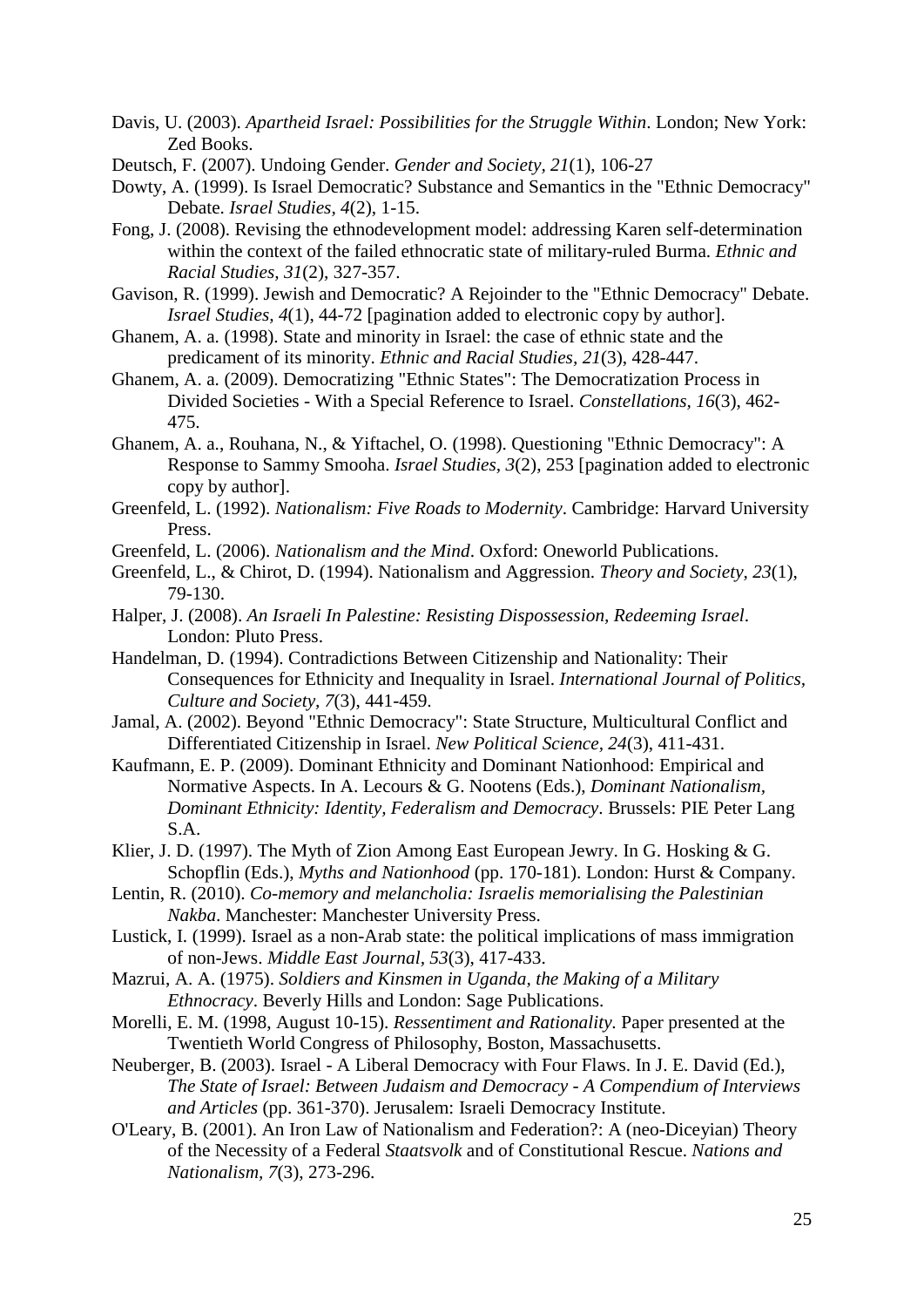Ozkirimli, U. (2003). The nation as an artichoke? A critique of ethnosymbolist interpretations of nationalism. *Nations and Nationalism, 9*(3), 339-355.

- Peled, Y. (2007). Citizenship Betrayed: Israel's Emerging Immigration and Citizenship Regime. *Theoretical Inquiries in Law, 8*(2), 333-358.
- Piterberg, G. (2001). Erasures. *New Left Review, 10*(July-August), 31-46.
- Piterberg, G. (2008). *The Returns Of Zionism: Myths, Politics and Scholarship in Israel*. London; New York: Verso.
- Rabinowitz, D. (2001). The Palestinian Citizens of Israel, the concept of trapped minority and the discourse of transnationalism in anthropology. *Ethnic and Racial Studies, 24*(1), 64-85.
- Rabkin, Y. M. (2010, November / December). Demystifying Zionism. *Canadian Dimension, 43,* 17-19.
- Rose, J. (2005). *The Question of Zion*. Melbourne: Melbourne University Press.
- Rouhana, N. (1998). Israel and its Arab citizens: predicaments in the relationship between ethnic states and ethnonational minorities. *Third World Quarterly, 19*(2), 277-296.
- Rouhana, N. (2006). "Jewish and Democratic"? The Price of a National Self-Deception. *Journal of Palestine Studies, 35*(2), 64-74.
- Sa'di, A. H. (2000). Israel as Ethnic Democracy: What are the Implications for the Palestinian Minority? *Arab Studies Quarterly, 22*(1), 25-37 [pagination added to electronic copy by author].
- Sa'di, A. H. (2004). Construction and Reconstruction of Racialised Boundaries: Discourse, Institutions and Methods. *Social Identities, 10*(2), 135-149.
- Sand, S. (2009). *The Invention of the Jewish People* (Y. Lotan, Trans. English Paperback ed.). London: Verso Books.
- Shafir, G., & Peled, Y. (1998). Citizenship and stratification in an ethnic democracy. *Ethnic and Racial Studies, 21*(3), 408-425.
- <span id="page-26-0"></span>Shimoni, G. (1995). *The Zionist Ideology*. Hanover and London: University Press of New England.
- Shlaim, A. (2000). *The Iron Wall: Israel and the Arab World*. London: Penguin.
- Shohat, E. (1999). The Invention of the Mizrahim. *Journal of Palestinian Studies, 29*(1), 5- 20.
- Smith, A. D. (1981). *The Ethnic Revival*. Cambridge: Cambridge University Press.
- Smith, A. D. (1999). *Myths and Memories of the Nation* Oxford: Oxford University Press.
- Smooha, S. (1997). Ethnic Democracy: Israel as an Archetype. *Israel Studies, 2*(2), 198-241.
- Smooha, S. (1999). Advances and Limits of the Israelization of Israel's Palestinian Citizens. In K. Abdel-Malek & D. C. Jacobson (Eds.), *Israeli and Palestinian Identities in History and Literature* (pp. 9-33). New York: St Martins Press.
- Smooha, S. (2002a). The model of ethnic democracy: Israel as a Jewish and democratic state. *Nations and Nationalism, 8*(4), 475-503.
- Smooha, S. (2002b). Types of democracy and modes of conflict management in ethnically divided societies. *Nations and Nationalism, 8*(4), 423-431.
- Smooha, S. (2002c). The Inferior Quality of Israeli Democracy [English Version]. *Seder Yom, 1*, 4.
- Smooha, S. (2005). The Model of Ethnic Democracy. In S. Smooha & P. Jarve (Eds.), *The Fate of Ethnic Democracy in Post-Communist Europe* (pp. 5-59). Budapest: Open Society Foundation.
- Spencer, P., & Wollman, H. (2005). Good and Bad Nationalisms. In P. Spencer & H. Wollman (Eds.), *Nations and Nationalism: A Reader*. Edinburgh Edinburgh University Press.